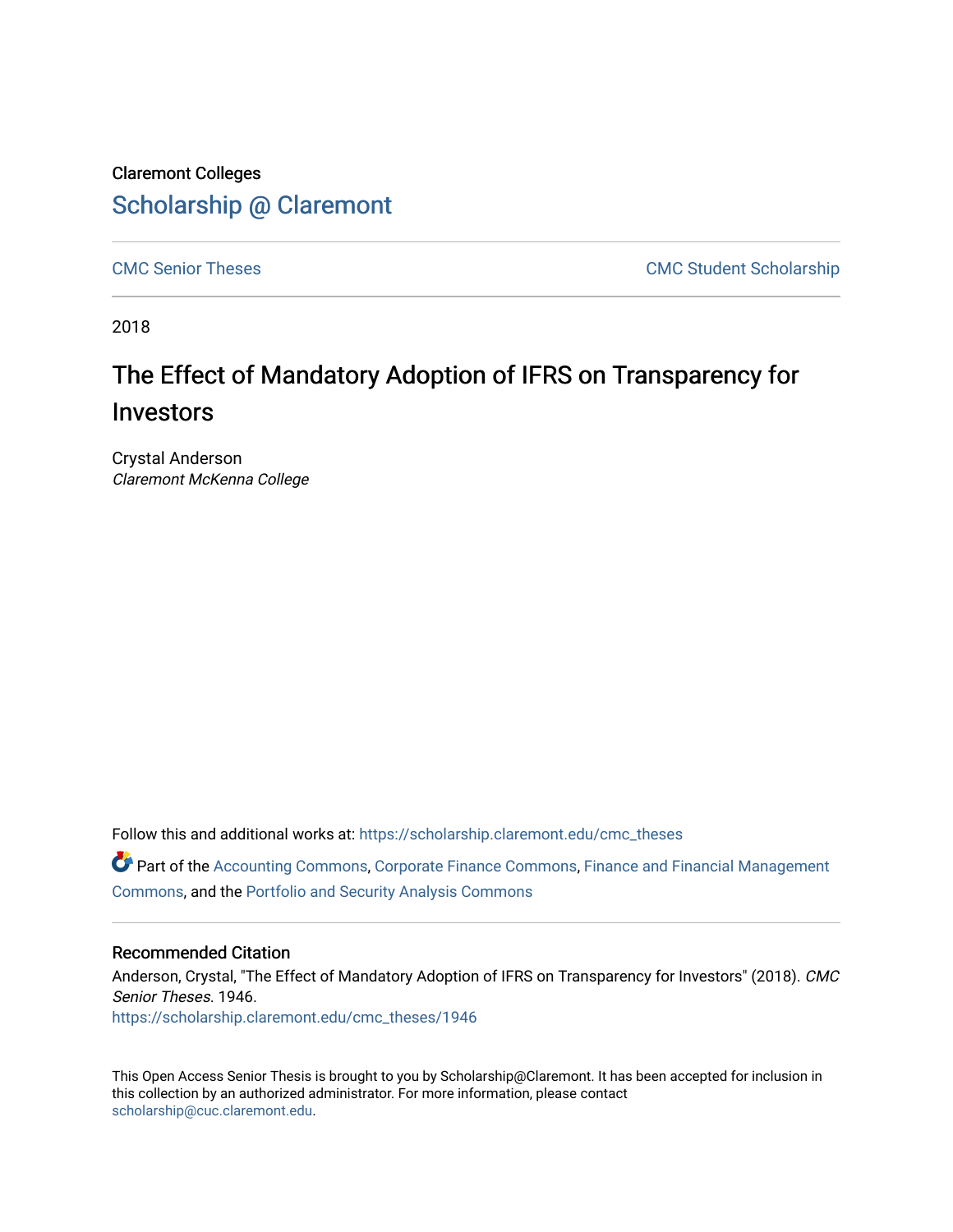Claremont McKenna College

# **The Effect of Mandatory Adoption of IFRS on Transparency for Investors**

Submitted to Professor Batta

By Crystal Anderson

For Senior Thesis Spring 2018 April  $23^{\text{rd}}$ , 2018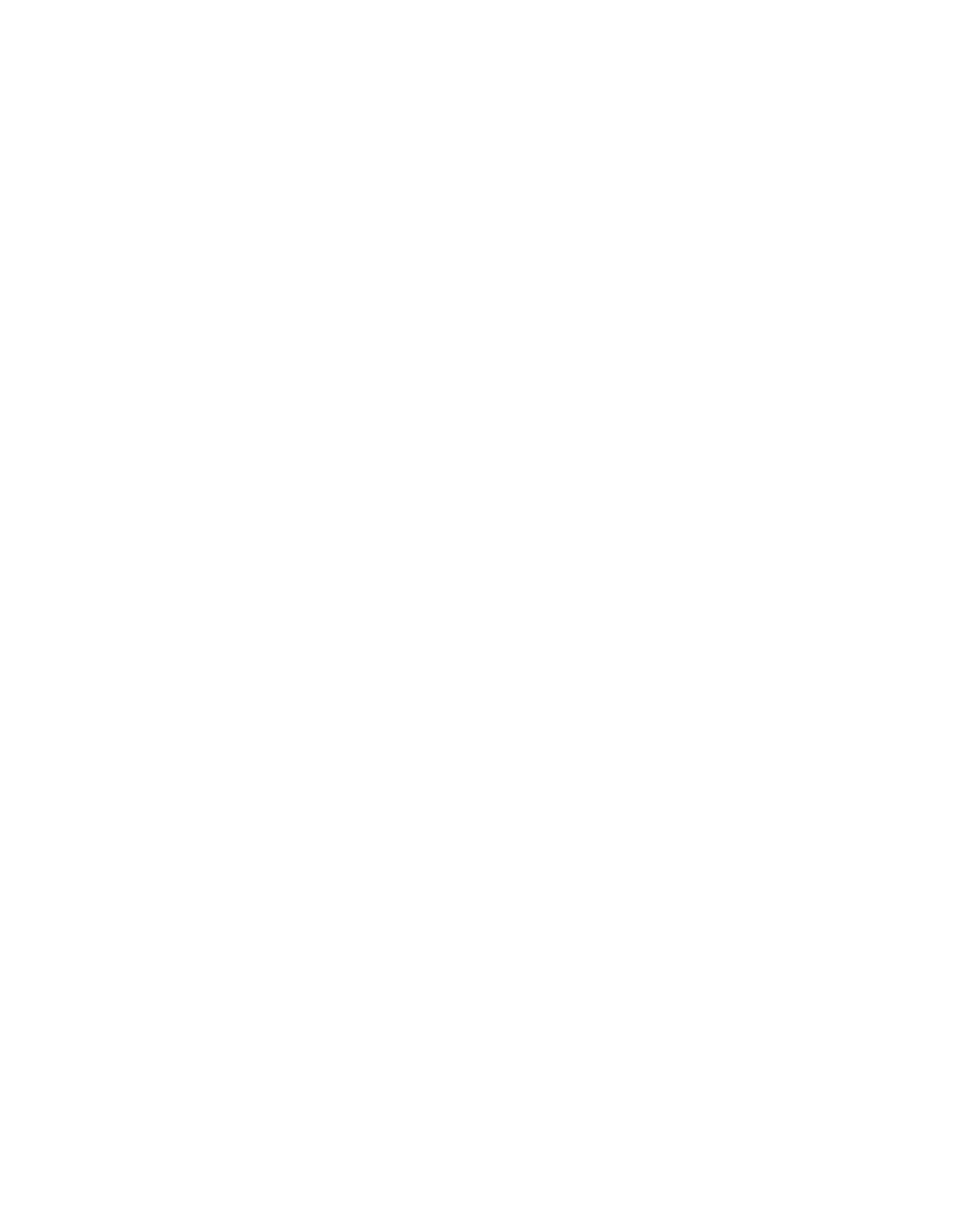# Acknowledgements

I would like to thank Professor George Batta for overseeing my research and continuously aiding me in the process. I would also like to extend my gratitude to Professor Yong Kim for offering support throughout the semester.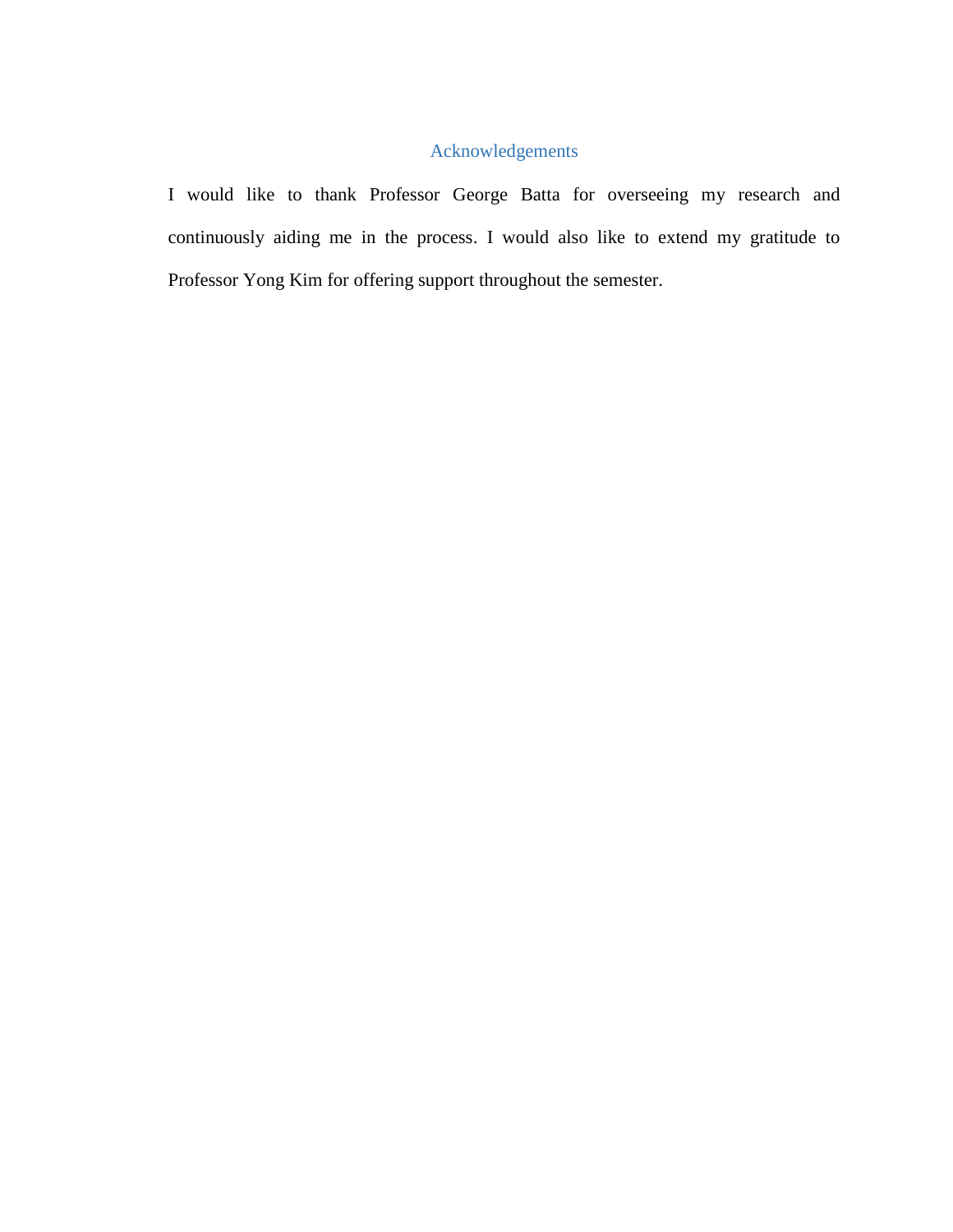## Abstract

This paper examines the effect of the mandatory adoption of the International Financial Reporting Standards (IFRS) on transparency for investors by measuring the increase in earnings management during the post-adoption period of IFRS. One sign of earnings management is current year earnings being only slightly higher than the previous year's earnings. An increase in earnings management means a decrease in accounting quality and a decrease of transparency for investors. By comparing firms that mandatorily adopted IFRS to similar benchmark firms in terms of strength of legal enforcement, book-to-market ratios, market values and net incomes, I am able to run empirical regressions examining variables of growth, equity issuance, leverage, debt issuance, turnover, size, cash flow, and time period in order to determine the effect of the adoption on IFRS on earnings growth. After looking at 516 firms from 20 countries for the years of 2002-2007, I conclude that IFRS is decreasing financial reporting quality and decreasing transparency for the investing public, and therefore is not accomplishing its goal of bringing efficiency, accountability, and transparency to global financial markets.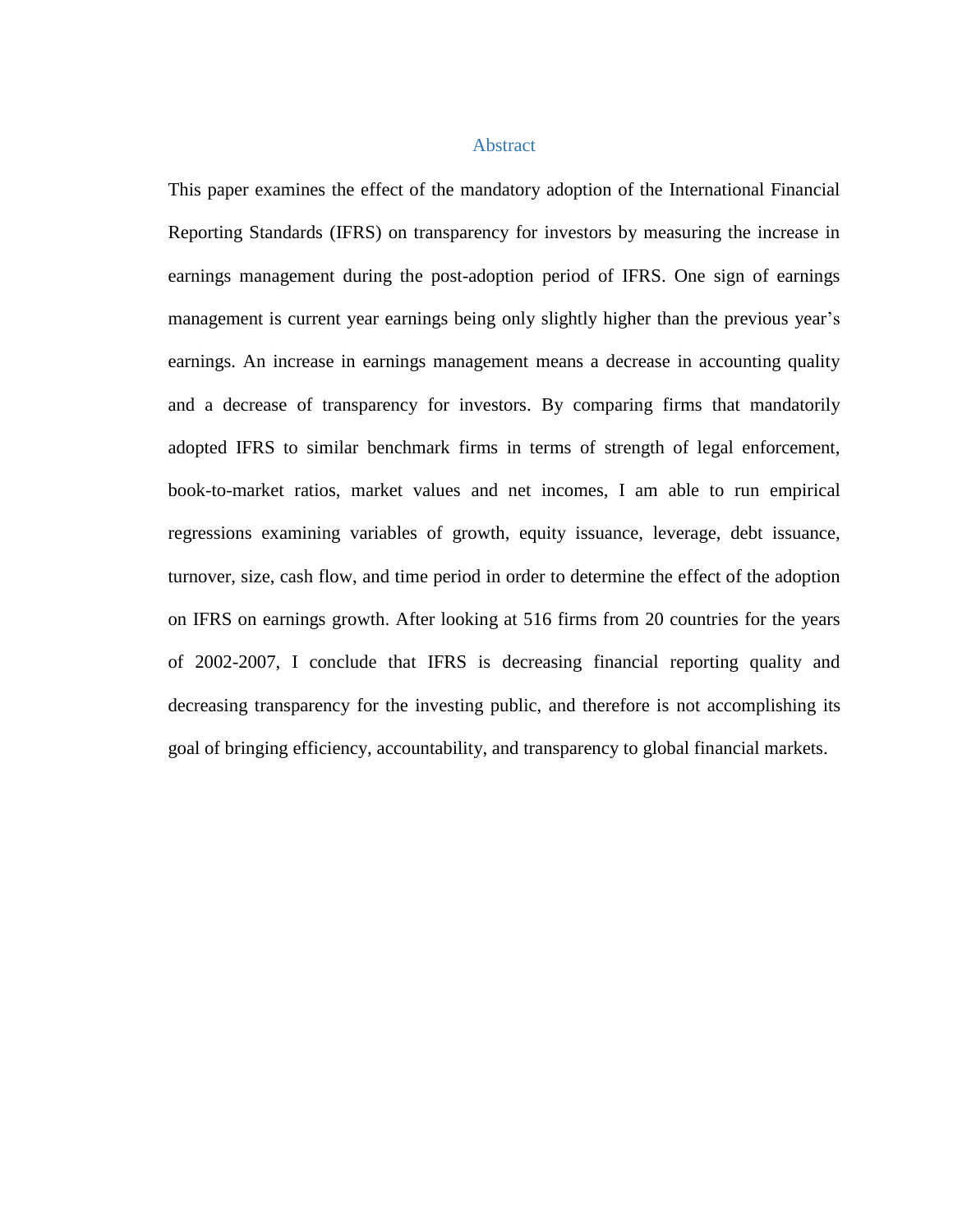## **Table of Contents**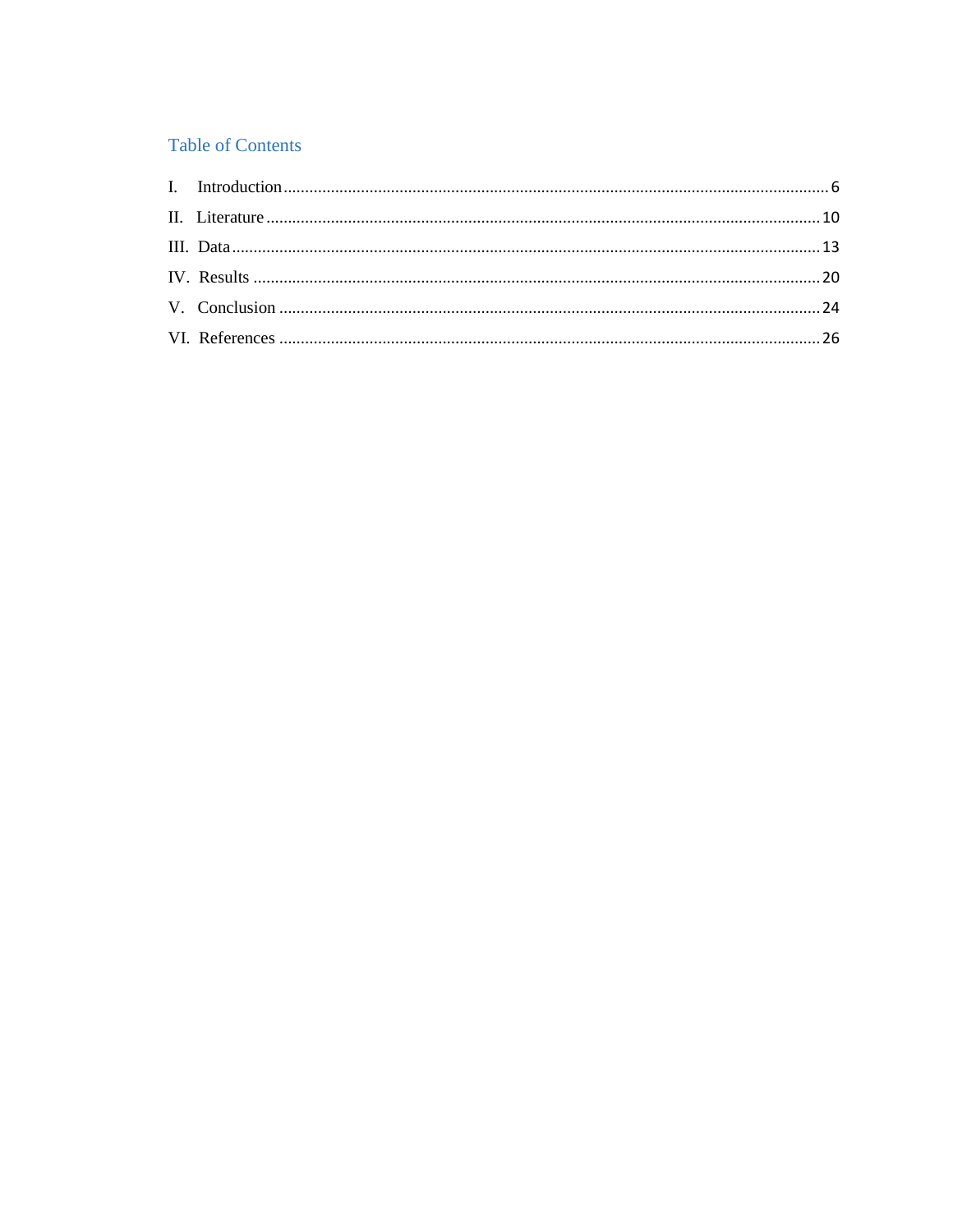### <span id="page-6-0"></span>I. Introduction

The International Financial Reporting Standards (IFRS) were developed to attempt to create a single set of high quality global accounting standards. In order to test whether IFRS actually achieves this goal of high quality standards, one may explore the change in earnings management for firms that adopted IFRS. Earnings management can be described as management taking advantage of accounting techniques and using them to portray an overly positive financial position ("Earnings Management"). If there is an increase in earnings management, there is a decrease in financial reporting quality. Using sustaining the previous year's income as a threshold for earnings management, this study explores whether the adoption of IFRS increases or decreases earnings management. By matching firms that mandatorily adopted IFRS to benchmark firms by comparing strength of legal enforcement, book-to-market ratios, market values and net incomes, I am able to run empirical regressions using variables of growth, equity issuance, leverage, debt issuance, turnover, size, cash flow, time, and IFRS in order to determine the effect of the adoption of IFRS on earnings management. Surprisingly, the results show that when countries mandatorily adopted IFRS in 2005, earnings management increased and accounting quality decreased. I come to the conclusion that the adoption of IFRS decreases transparency for investors due to an increase in earnings management.

In 2001 the International Accounting Standards Board (IASB) replaced the International Accounting Standards Committee with the intention of better serving the public interest. Since the establishment, the IASB has continuously developed the International Financial Reporting Standards and as of 2018, approximately 120 countries have adopted these standards ("IFRS FAQs."). However, some powerful and influential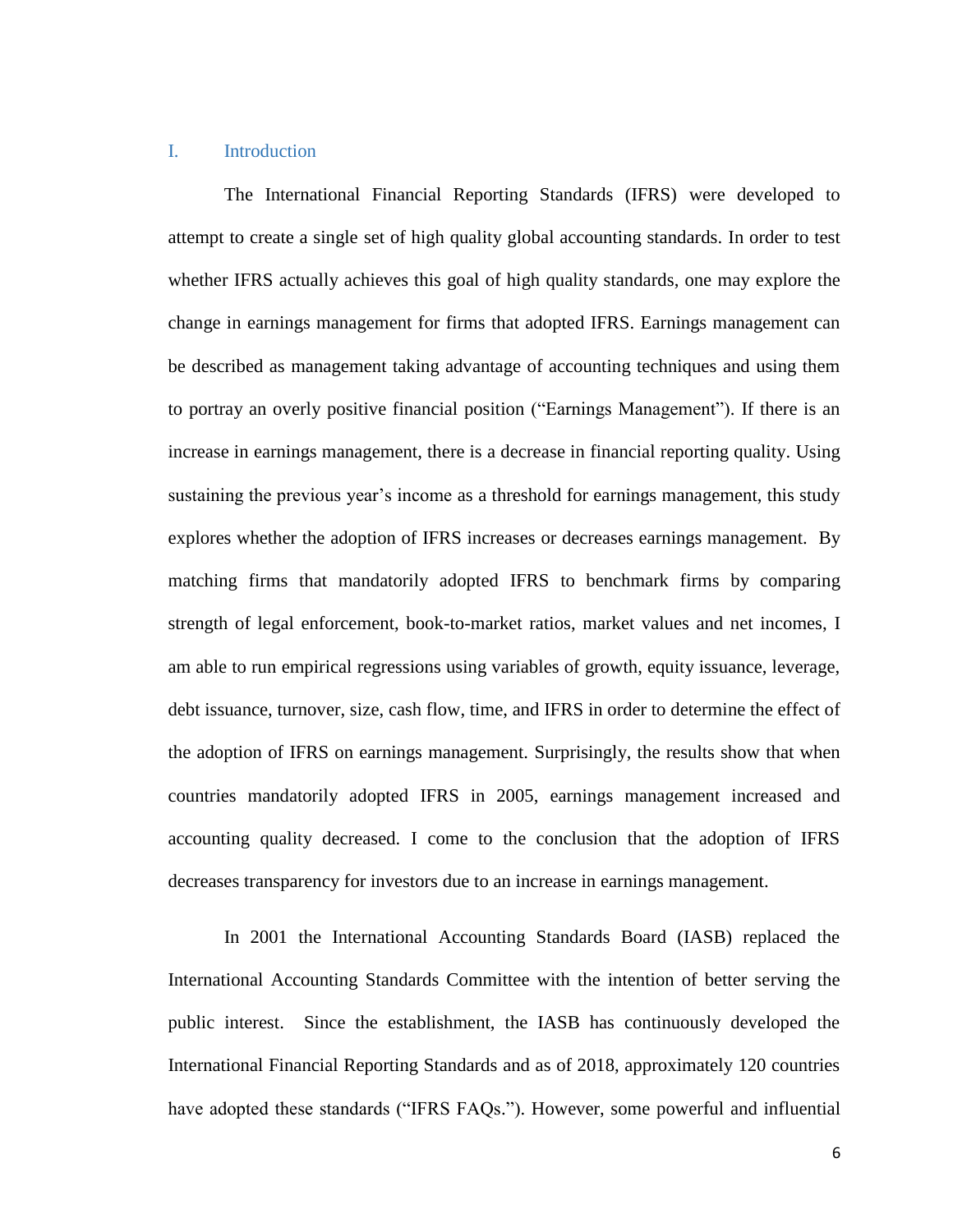countries such as the United States and China still use a set of their own domestic accounting standards. For the United States, this is the U.S. Generally Accepted Accounting Principles (GAAP).

The United States, which has the largest capital market in the world, is reluctant to adopt IFRS. On the U.S. Securities and Exchange Commission's strategic plan for 2014-2018, the SEC stated that it will "continue to promote the establishment of highquality accounting standards in order to meet the needs of investors. Due to the increasingly global nature of capital markets, the agency will work to promote higher quality financial reporting worldwide and will consider, among other things, whether a single set of high-quality global accounting standards is achievable" (Bogopolsky 2015). Although this plan hinted towards the U.S. adopting a set of global standards such as IFRS, as we reach the end of 2018, it does not seem likely that the U.S. will be adopting IFRS in the near future.

The U.S. and all countries that use IFRS have the same objective, "to develop a set of standards that will bring transparency, accountability and efficiency to financial markets around the world" ("IFRS-Home"). In order to know if IFRS is truly beneficial for financial reporting quality we must first understand the differences between IFRS and other accounting standards such as U.S. GAAP. The main differences between U.S. GAAP and IFRS are listed in Table 1.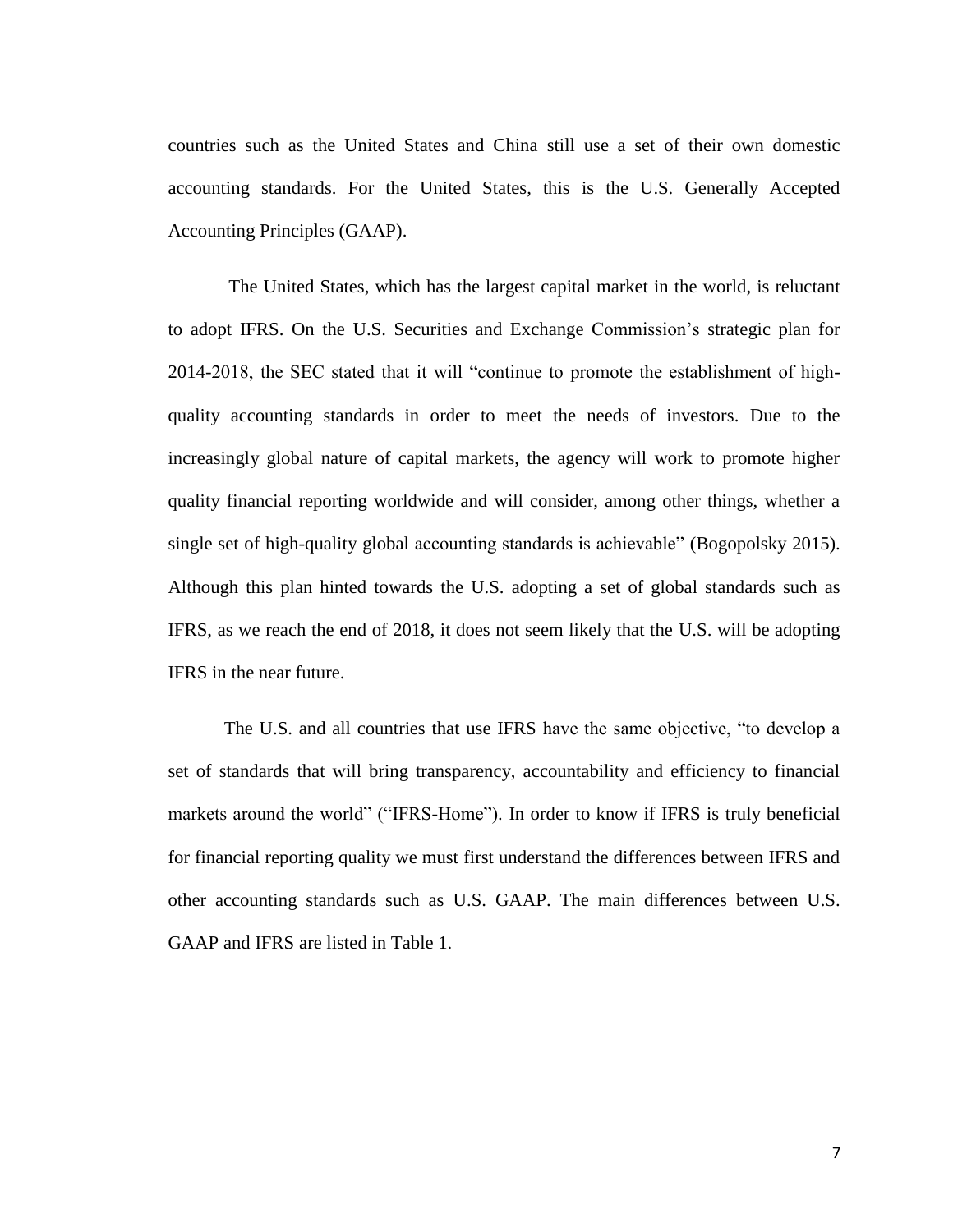# Table 1. Main Differences between U.S. GAAP and IFRS

| <b>Topic</b>                                   | <b>U.S. GAAP</b>                                                                                                                                                                                 | <b>IFRS</b>                                                                                                                                                       |
|------------------------------------------------|--------------------------------------------------------------------------------------------------------------------------------------------------------------------------------------------------|-------------------------------------------------------------------------------------------------------------------------------------------------------------------|
| <b>Classification of</b><br><b>Liabilities</b> | Current liabilities are<br>expected to be settled within<br>12 months and noncurrent<br>liabilities are expected to be<br>settled after 12 months.                                               | There is no differentiation<br>between classifications of<br>liabilities (all debts are<br>considered noncurrent).                                                |
| <b>Consolidation</b>                           | Prefers a risks-and-rewards<br>model.                                                                                                                                                            | Favors a control model.                                                                                                                                           |
| <b>Development costs</b>                       | Development costs are<br>considered expenses.                                                                                                                                                    | Development costs can be<br>capitalized if certain<br>criteria are met.                                                                                           |
| <b>Earnings-per-Share</b>                      | The computation of EPS<br>averages the individual<br>interim period incremental<br>shares.                                                                                                       | The earning-per-share<br>calculation does not<br>average the individual<br>interim period<br>calculations.                                                        |
| <b>Fixed Assets</b>                            | Fixed assets must be valued<br>using the cost model (take<br>into account historical value<br>minus accumulated<br>depreciation).                                                                | The revaluation model<br>(fair value at the current<br>date minus accumulated<br>depreciation and<br>impairment losses) is used<br>for fixed assets.              |
| <b>Intangibles</b>                             | Intangibles are recognized<br>at fair value.                                                                                                                                                     | Intangibles are recognized<br>if the asset will have a<br>future economic benefit<br>and has a certain measure<br>of reliability.                                 |
| <b>Inventory</b>                               | Companies have the choice<br>between LIFO and FIFO.                                                                                                                                              | LIFO cannot be used.                                                                                                                                              |
| <b>Quality Characteristics</b>                 | Works within a hierarchy of<br>characteristics like<br>relevance, reliability,<br>comparability, and<br>understandability to make<br>informed decisions based on<br>user-specific circumstances. | Works within the same<br>characteristics as GAAP<br>with the exception that<br>decisions can not be made<br>on the specific<br>circumstances of an<br>individual. |
| <b>Statement of Income</b>                     | Extraordinary items are<br>shown separately under the<br>net income.                                                                                                                             | Extraordinary items are<br>not segregated and are<br>included in the income<br>statement.                                                                         |

(Forgeas 2008); ("IFRS and GAAP Accounting: Top 10 Differences & Effects on Business")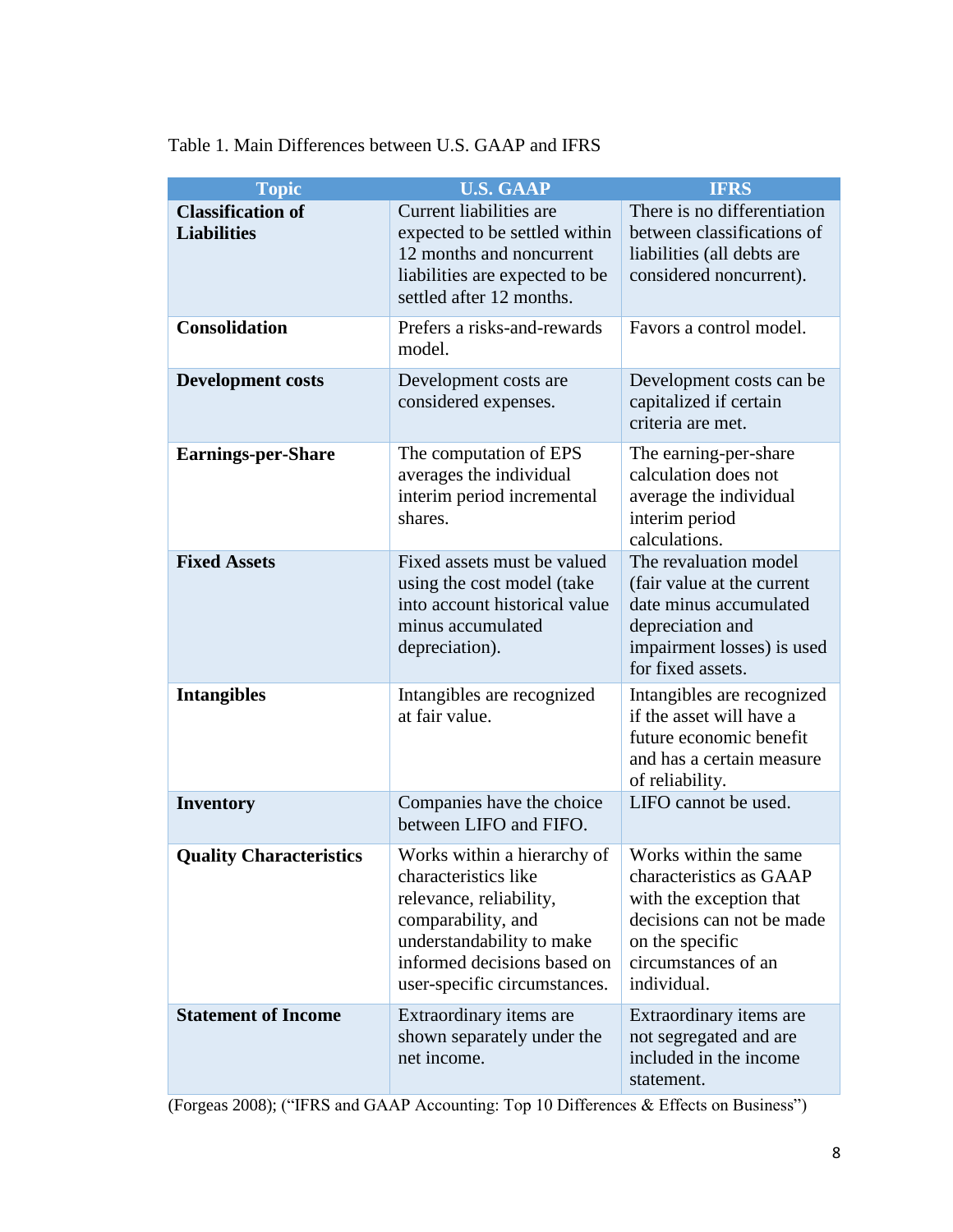The United States may want to consider adopting IFRS in order to have a single set of globally-accepted accounting standards. This will allow for easier investing for non-U.S. stakeholders in U.S. firms and easier investing for U.S. investors in non-U.S. firms. Non-U.S. stakeholders sometimes require audited financial statements and budget and management information prepared under IFRS from U.S. firms. If U.S. firms had the same accounting standards as most other countries, it would be easier for all stakeholders to make investment decisions and would improve efficiency in markets.

If IFRS truly increases financial reporting quality, then the US, among other countries, should adopt this set of accounting standards. Increasing accounting quality leads to more transparency between firms and investors, leading to better investment decision-making.

Since it is generally accepted that an improvement of accounting quality is defined as a feature that reduces earnings management, it is necessary to assess IFRS effect on earnings management. One proxy for earnings management is sustaining the previous year's income. If the current year's income is only slightly above the previous year's earnings, then the manager could have managed earnings to present an overly positive view of the firm's financial position. This could possibly alter investment decisions and mislead investors. To truly know whether IFRS is increasing quality of financial statements, it is necessary to determine the effect IFRS has had on year over year income.

The next section analyses current literature and discusses the gap in the literature that needs to be filled. Next will be the explanation of the data and the methodology used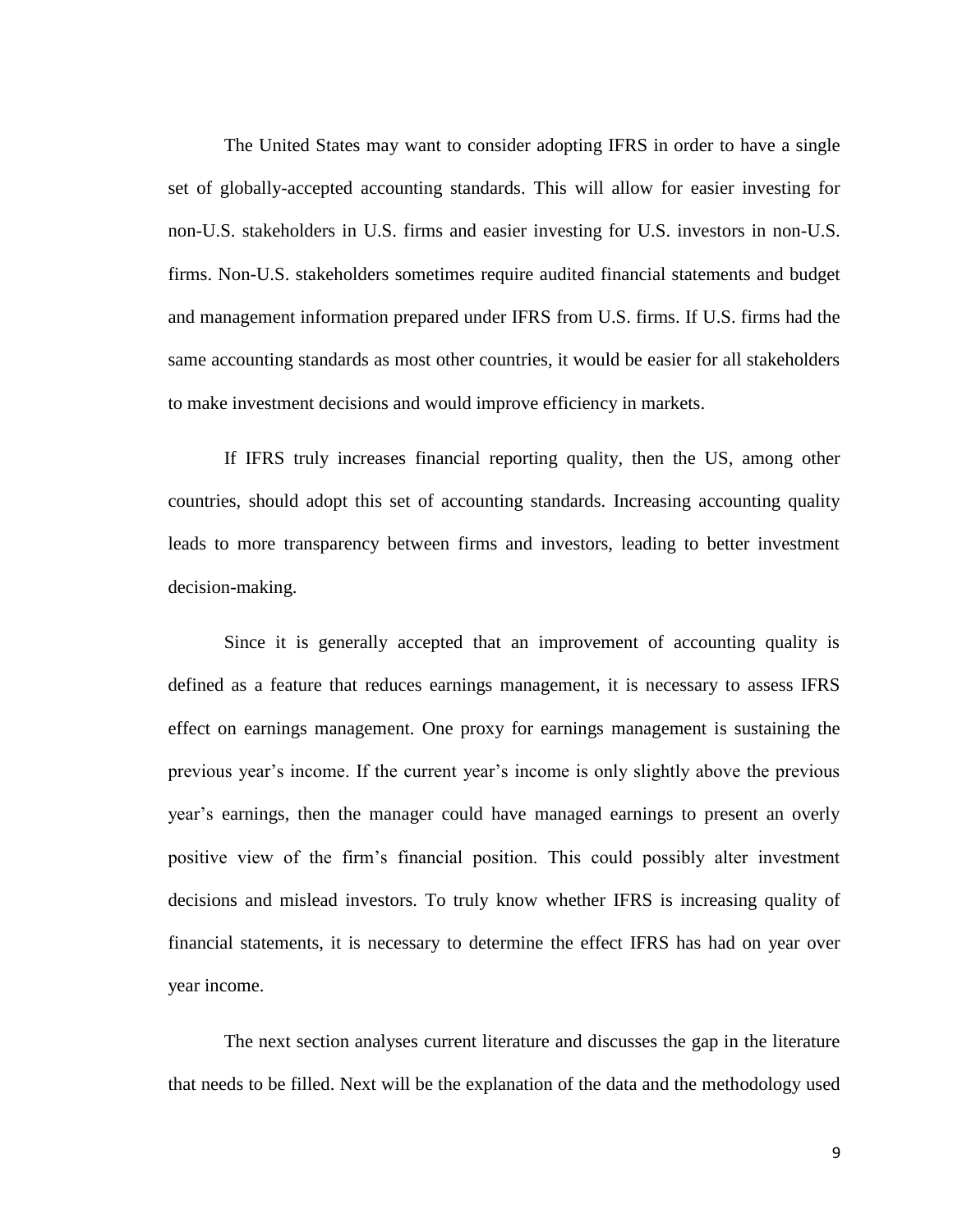to run the empirical regressions. Once the results are obtained, the findings and its implications on investors will be discussed.

#### <span id="page-10-0"></span>II. Literature

120 countries have adopted IFRS as their own domestic financial reporting standards. Since IFRS spans much of the world, and there are so many stakeholders that are affected by the standards, many researchers are interested in the financial effects that IFRS have on firms and their stakeholders. The stakeholders, including all financial statement users, should have the confidence that the IASB is providing the best standards that truly benefit the public. In order to do so, IASB hopes to continuously increase financial reporting quality.

Through empirical study, Degeorge, Patel, and Zeckhauser (1998) find that there are three thresholds for earnings management. These include sustaining recent performance, positive profits, and meeting the market's expectations. Brown and Caylor (2005) also find these to be the main thresholds of earnings management and find meeting the market's expectations to be at the top of the threshold hierarchy in the early 2000's. The current literature discussing the effect of IFRS on accounting quality has mainly focused on positive profits and meeting the market's expectations, therefore leaving a knowledge gap in the literature when it comes to the effect of IFRS on the threshold of firms sustaining recent performance.

Barth, Landsman, and Lang (2008) investigate 327 firms between 1994 and 2003. The study suggests IFRS can lead to improvements in accounting quality by removing some accounting options that managers can use to manipulate earnings. This reduces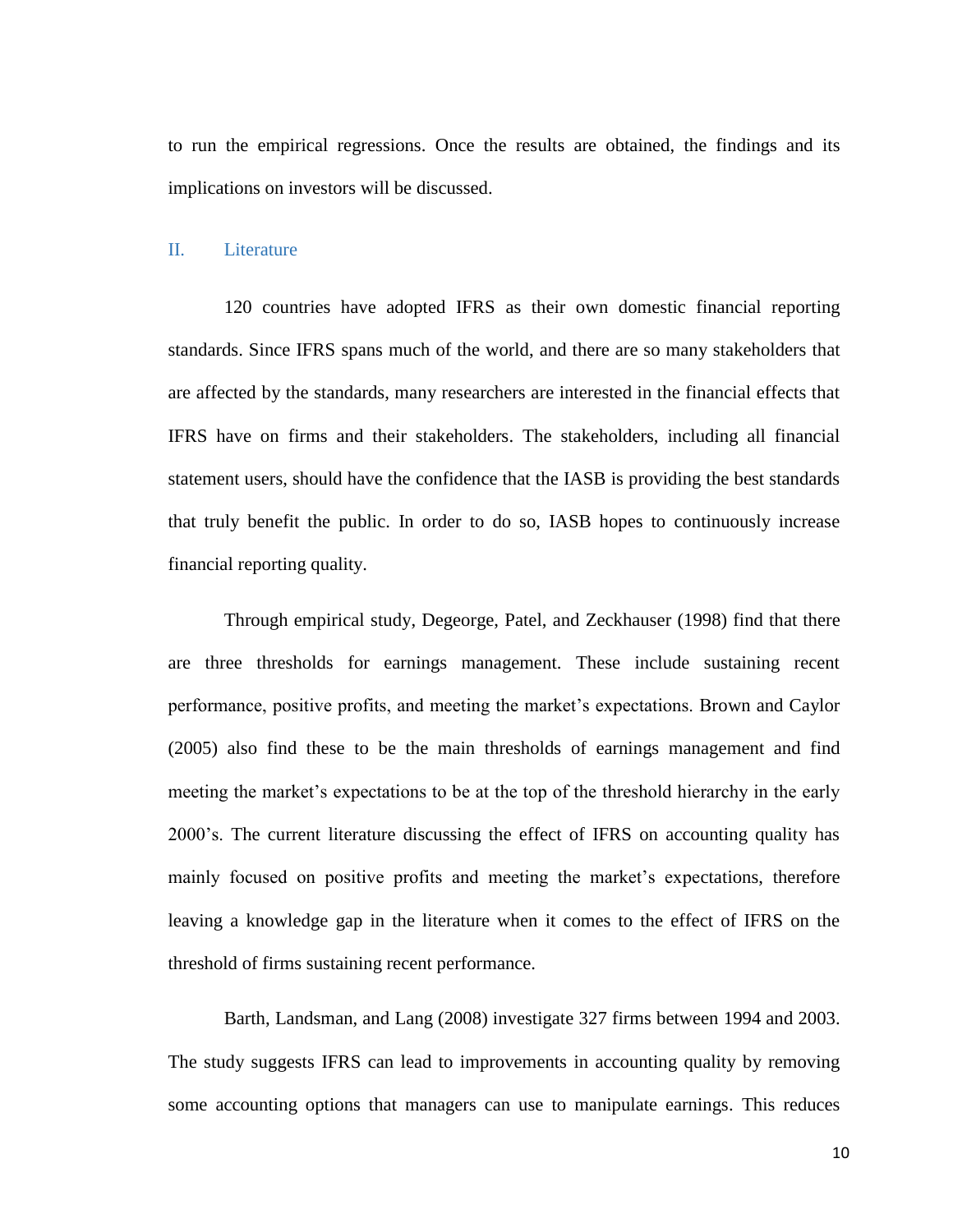managerial discretion and therefore can reduce earnings management and improve financial reporting quality. To account for earnings management, the study uses three metrics for income smoothing (variability of the change in net income scaled by total assets, ratio of the variability of the change in net income to the variability of the change in operating cash flows, and correlation between accruals and cash flows) and one metric for managing earnings towards a target (positive or negative net income). Barth, Landsman, and Lang (2008) conclude that the adoption of international standards decreases earnings management and therefore increases accounting quality.

Horton (2013) confirms Barth, Landsman, and Lang's findings by also examining the effect of IFRS on earnings management. Horton however uses the threshold of meeting analyst benchmarks. Horton discovers that there is an improvement in analyst forecast accuracy after the adoption of the international reporting standards. If there is an increase in analyst forecast accuracy, there is also an increase in transparency for financial investors and therefore an increase in accounting quality.

Ahmed, Neel, and Wang (2012b) looked at the preliminary effects of mandatory adoption of IFRS on accounting quality and found contrasting results to both Horton (2013) and Barth, Landsman, and Lang (2008). Examining a wide set of firms from 20 countries that adopted IFRS in 2005 and matching them to firms that did not adopt IFRS, they focus on finding the effect on income smoothing, reporting aggressiveness, and earnings management. The study looks at earnings management by focusing on two thresholds, positive earnings and beating analyst forecasts benchmarks, the same two thresholds that Horton (2013) and Barth, Landsman, and Lang (2008) analyze. Although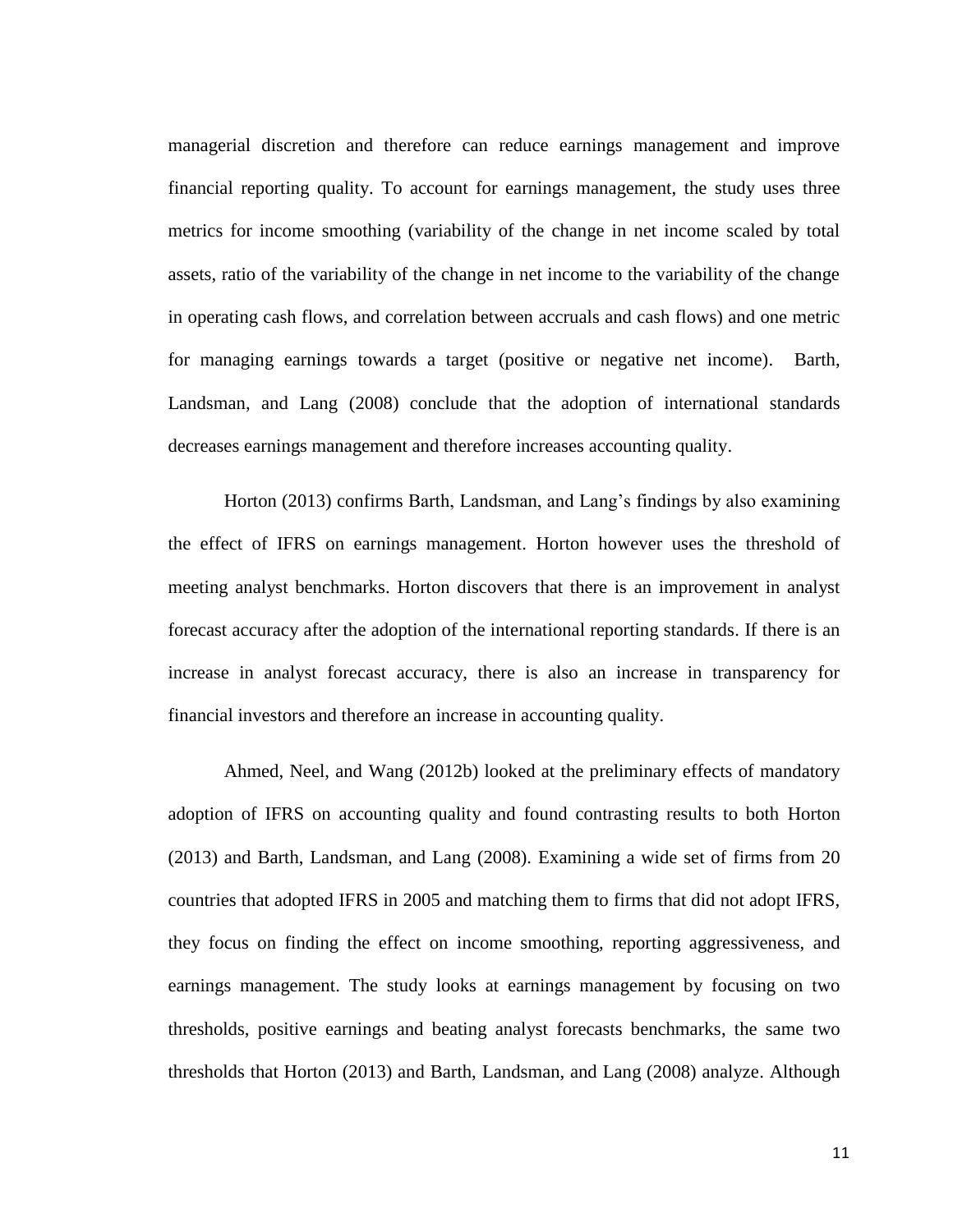Ahmed, Neel, and Wang hypothesize that accounting quality does not change after the mandatory adoption of IFRS, the research concludes IFRS adoption results in a decline in accounting quality. Although their research finds no change in meeting earnings targets for IFRS firms, there is evidence of accrual aggressiveness, income smoothing, and decrease in timeliness of loss recognition. Ahmed concludes that IFRS decreases accounting quality.

Ahmed, Chalmers, and Khlif (2013a) also provide a meta-analysis of IFRS adoption effects. They investigate financial reporting effects, specifically looking at quality of analysts' earnings forecasts. By meta-analyzing 14 studies, they confirm their hypothesis and Horton's findings that analysts forecast accuracy has increased significantly since the adoption of IFRS, allowing for more transparency.

Some of the studies mentioned above use data from companies that voluntarily adopted IFRS and some of the studies use data from companies that mandatorily adopted IFRS. In Ahmed, Neel, and Wang's preliminary evidence, only mandatory adoptions are used in the regressions while Barth (2008) consider voluntary adopters also. Ahmed, Neel, and Wang argue that Barth's findings cannot be generalized to mandatory adopters since voluntary adopters have a stronger incentive to report higher quality financials since they chose to adopt IFRS. Besides Ahmed, Neel and Wang's study, the only other relevant research that looks at mandatory adoption is from Chen (2010). Chen researches discretionary accruals of 15 firms between 2000 and 2007 and finds that after the mandatory adoption of IFRS, the discretionary accruals decrease significantly. This means that after IFRS adoption, there is less earnings management towards a target,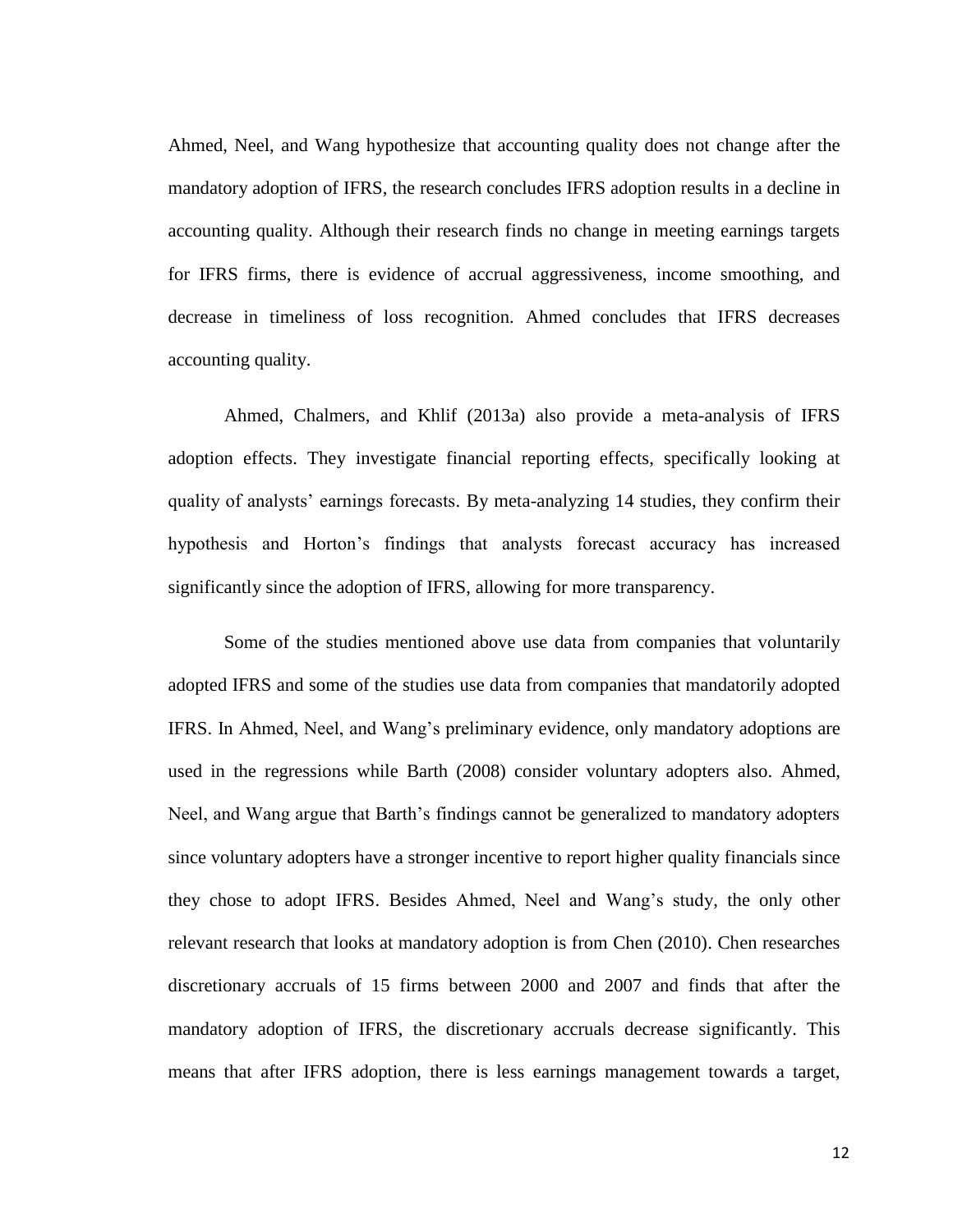which means there is higher quality of financial reporting after IFRS. This contradicts Ahmed, Neel and Wang's findings that IFRS actually reduces the quality of financial reporting. More research needs to be completed before one could be able to draw a sufficient conclusion.

Several studies, as mentioned, explore the mandatory adoption of IFRS on meeting analysts' expectations and reporting positive income, but there has been no research specifically looking at sustaining the previous year's earnings. This motivates us to research the effect of IFRS on this threshold. If a firm reports a year's earnings that are slightly more positive than last year's earnings, it is likely that there is earnings management occurring and therefore financial reporting quality is declining.

This paper will research the effect of the adoption of IFRS on earnings management by looking at year over year earnings scaled by total assets. Since there is limited research on mandatory adoption of IFRS on earnings management, this paper will look exclusively at mandatory adoption of IFRS instead of voluntary adoption of IFRS. This paper will provide further empirical analysis on the benefits of IFRS as an international standard. By researching the effect of the mandatory adoption of IFRS on sustaining previous year's earnings, I fill a gap in the current literature.

#### <span id="page-13-0"></span>III. Data

This study uses data of earnings growth to further explore the effect of IFRS on earnings management. To explore sustaining previous year's income as an earnings benchmark, firms that mandatorily adopted IFRS will be matched and compared to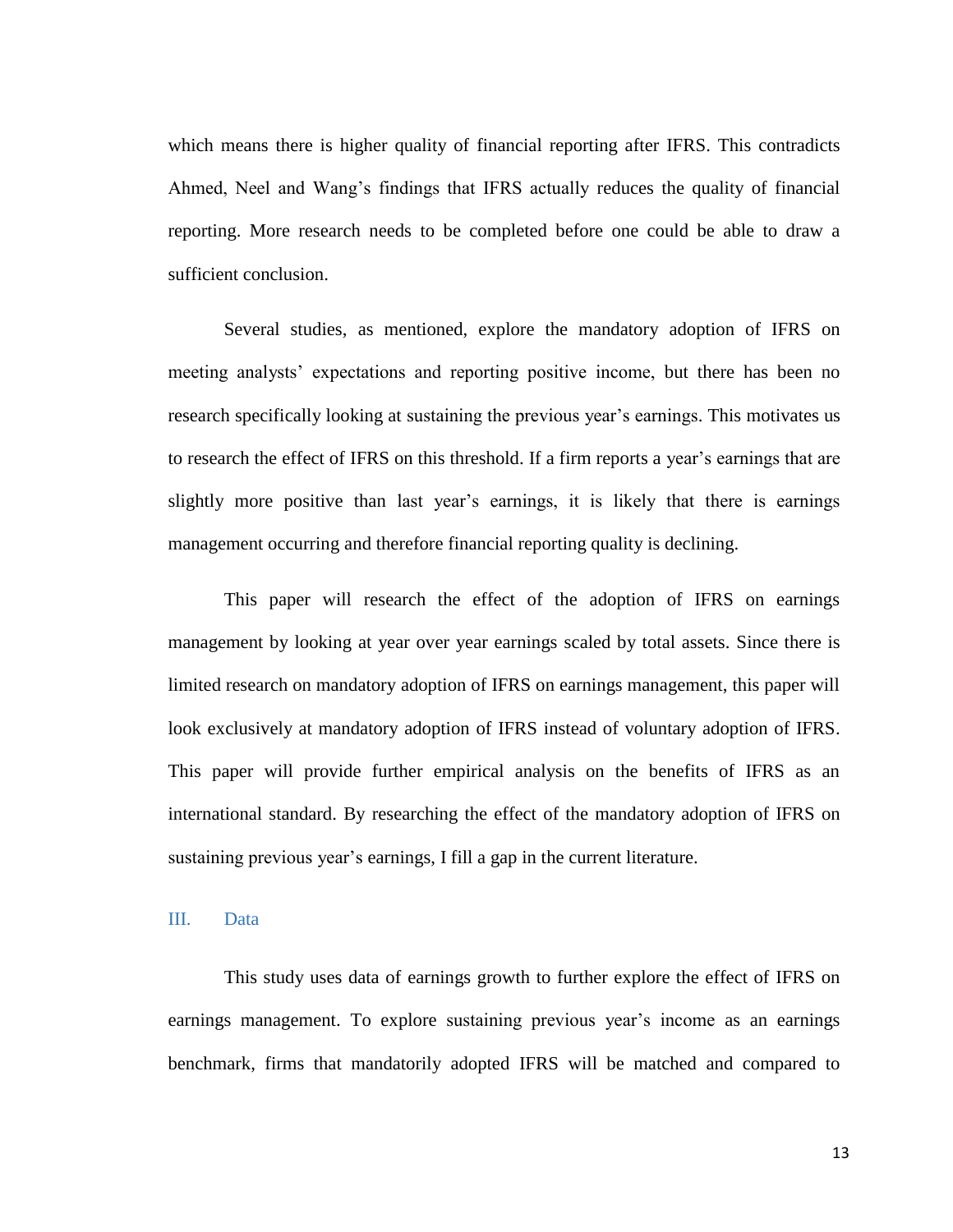benchmark firms that did not adopt IFRS. The firms will first be matched based on their strength of legal enforcement.

Ali and Hwang (1999) found that countries with stricter legal enforcement tend to have higher quality accounting. Other researchers have confirmed this such as Burgstahler, Hail, and Leuz's study (2006). For the strength of legal enforcement, a value of 0 for weak legal enforcement countries and a value of 1 for strong enforcement countries have been assigned to each country. This study uses Ahmed's values for each country's strength of legal enforcement. Ahmed uses the rule of law variable for the year 2005 to assign the values. The rule of law variable captures "perceptions of the extent to which agents have confidence in and abide by the rules of society, and in particular the quality of contract enforcement, property rights, the police, and the courts, as well as the likelihood of crime and violence" (Kaufmann et al. 2007). If Ahmed found that a country scored above a 1.30 then the country is considered to have strong legal enforcement, and if the country scored below a 1.30 then the country was considered to have weak legal enforcement. Table 2 shows the legal enforcement scores of the countries in the data set after removing firms with missing data.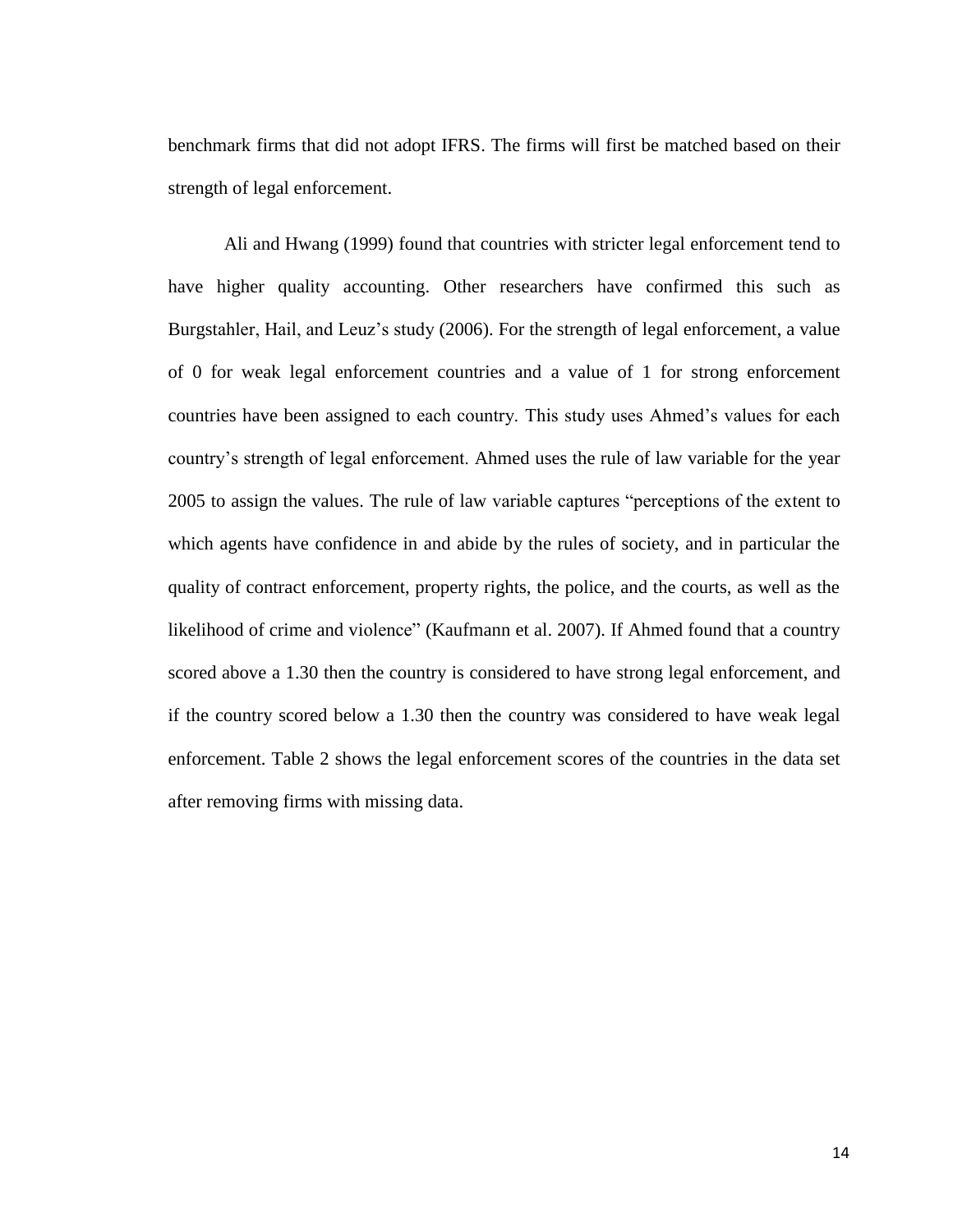|  |  | Table 2: Legal Enforcement Values |  |
|--|--|-----------------------------------|--|
|--|--|-----------------------------------|--|

| <b>Country</b>        | <b>Rule of Law Score</b> | <b>Legal Enforcement</b><br><b>Where 1= Strong</b> |
|-----------------------|--------------------------|----------------------------------------------------|
| <b>IFRS</b>           |                          |                                                    |
| Australia             | 1.7                      | $\mathbf{1}$                                       |
| Austria               | 1.8                      | $\mathbf{1}$                                       |
| Belgium               | 1.4                      | $\mathbf{1}$                                       |
| Denmark               | 1.9                      | $\mathbf{1}$                                       |
| Finland               | 1.9                      | $\mathbf 1$                                        |
| France                | 1.3                      | $\mathbf{1}$                                       |
| Germany               | 1.7                      | $\mathbf{1}$                                       |
| Greece                | 0.7                      | $\boldsymbol{0}$                                   |
| Hong Kong             | 1.5                      | 1                                                  |
| Italy                 | 0.5                      | $\overline{0}$                                     |
| Ireland               | 1.6                      | $\mathbf{1}$                                       |
| Netherlands           | 1.7                      | $\mathbf{1}$                                       |
| Norway                | 1.9                      | $\mathbf{1}$                                       |
| Philippines           | $-0.4$                   | $\overline{0}$                                     |
| Portugal              | 1.1                      | $\overline{0}$                                     |
| Spain                 | 1.1                      | $\boldsymbol{0}$                                   |
| South Africa          | 0.2                      | $\overline{0}$                                     |
| Sweden                | 1.8                      | $\mathbf{1}$                                       |
| Switzerland           | 2.0                      | $\mathbf{1}$                                       |
| <b>United Kingdom</b> | 1.6                      | $\mathbf{1}$                                       |
| <b>Benchmark</b>      |                          |                                                    |
| Argentina             | $-0.55$                  | $\overline{0}$                                     |
| <b>Brazil</b>         | $-0.5$                   | $\overline{0}$                                     |
| Canada                | 1.8                      | $\mathbf{1}$                                       |
| Chile                 | 1.2                      | $\overline{0}$                                     |
| India                 | 0.1                      | $\overline{0}$                                     |
| Israel                | 0.7                      | $\boldsymbol{0}$                                   |
| Japan                 | 1.4                      | $\mathbf{1}$                                       |
| Korea Rep.            | 0.8                      | $\theta$                                           |
| Malaysia              | 0.6                      | $\overline{0}$                                     |
| Mexico                | $-0.5$                   | $\boldsymbol{0}$                                   |
| New Zealand           | 1.9                      | $\mathbf{1}$                                       |
| Pakistan              | $-0.9$                   | $\overline{0}$                                     |
| Taiwan                | 0.9                      | $\overline{0}$                                     |
| Thailand              | 0.1                      | $\overline{0}$                                     |
| <b>United States</b>  | 1.5                      | $\mathbf{1}$                                       |
| (Ahmed et. al. 2012b) |                          |                                                    |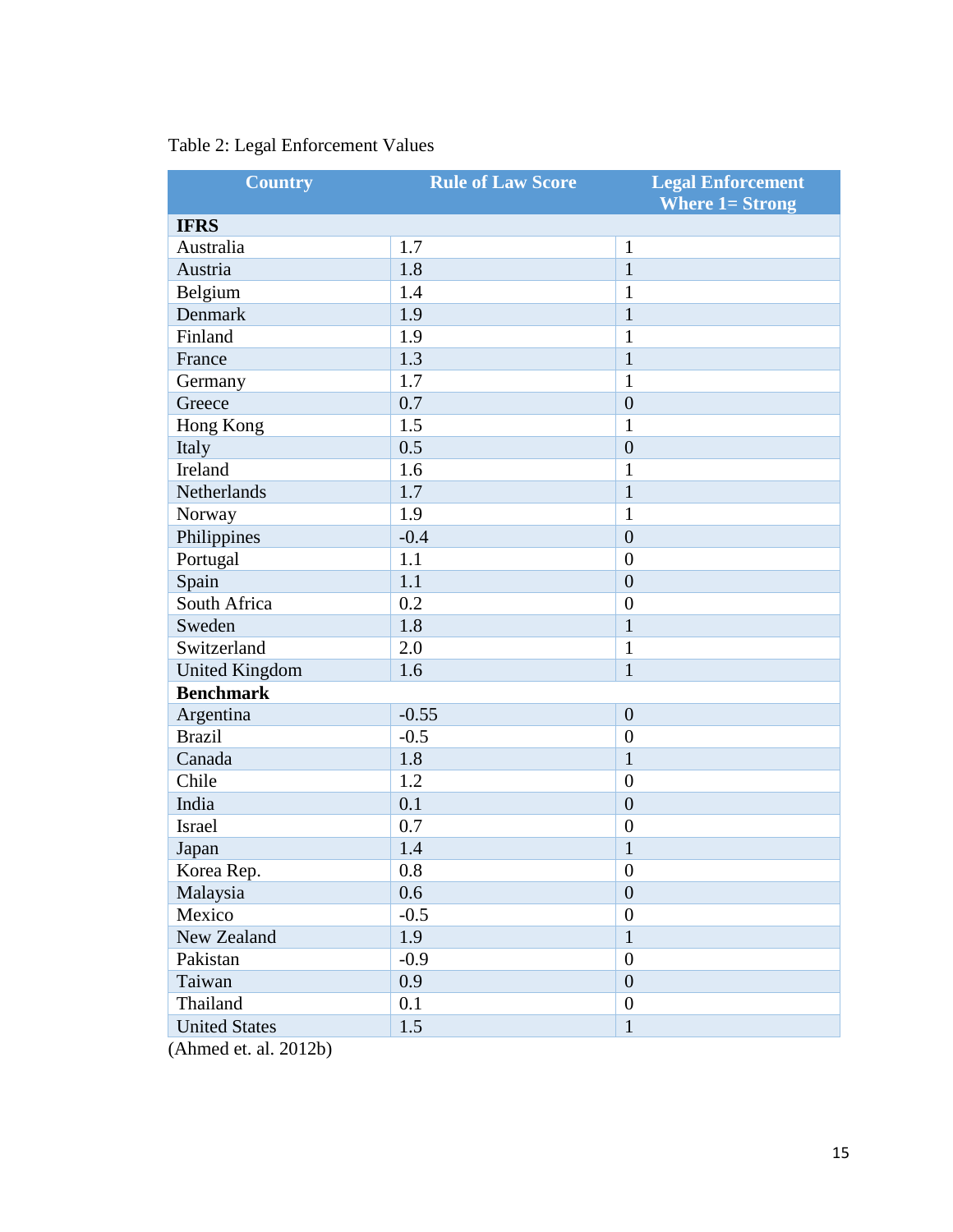Once matched on legal enforcement strength, the firms will then be matched based on size, performance, and book-to-market. The equation is shown below where MV=Market Value, BTM=Book-to-market, and NI=Net Income. Subscript "I" refers to IFRS firms and subscript "B" refers to benchmark firms.

$$
\left(\frac{MV_I - MV_B}{MV_I}\right)^2 + \left(\frac{BTM_I - BTM_B}{BTM_I}\right)^2 + \left(\frac{NI_I - NI_B}{NI_I}\right)^2 \tag{1}
$$

The firms will be matched by which benchmark firm minimizes equation (1) for each IFRS firm. Once an IFRS firm and a benchmark firm are matched, they are unable to be matched to any other firms (matched without replacement). This basis of matching which allows us to control for differences in market value of equity, book value of equity, and net income, comes from Johnson, Moorman, and Sorescu (2009) and is also used by Ahmed Neel and Wang (2012b).

After matching the firms and deleting any firms that were left unmatched, empirical regressions on earnings growth will be run. By looking at the growth of current year's earnings, and determining whether that earnings increase is less than 0.5%, 1%, and 1.5% of total assets, it is possible to see if earnings management has occurred. Three percentages are used because there is not a universal threshold and it is preferable to test the data at three levels of significance and see if each percentage will give a similar result. Of each of the three equations below, I will run an ordinary least squares regression and a probit model regression. The ordinary least squares regression finds the betas of variables on a linear function by minimizing the sum of the squares of the difference of the observed dependent variable and the predicted dependent variable given by the function. The probit model is a type of regression that only allows the dependent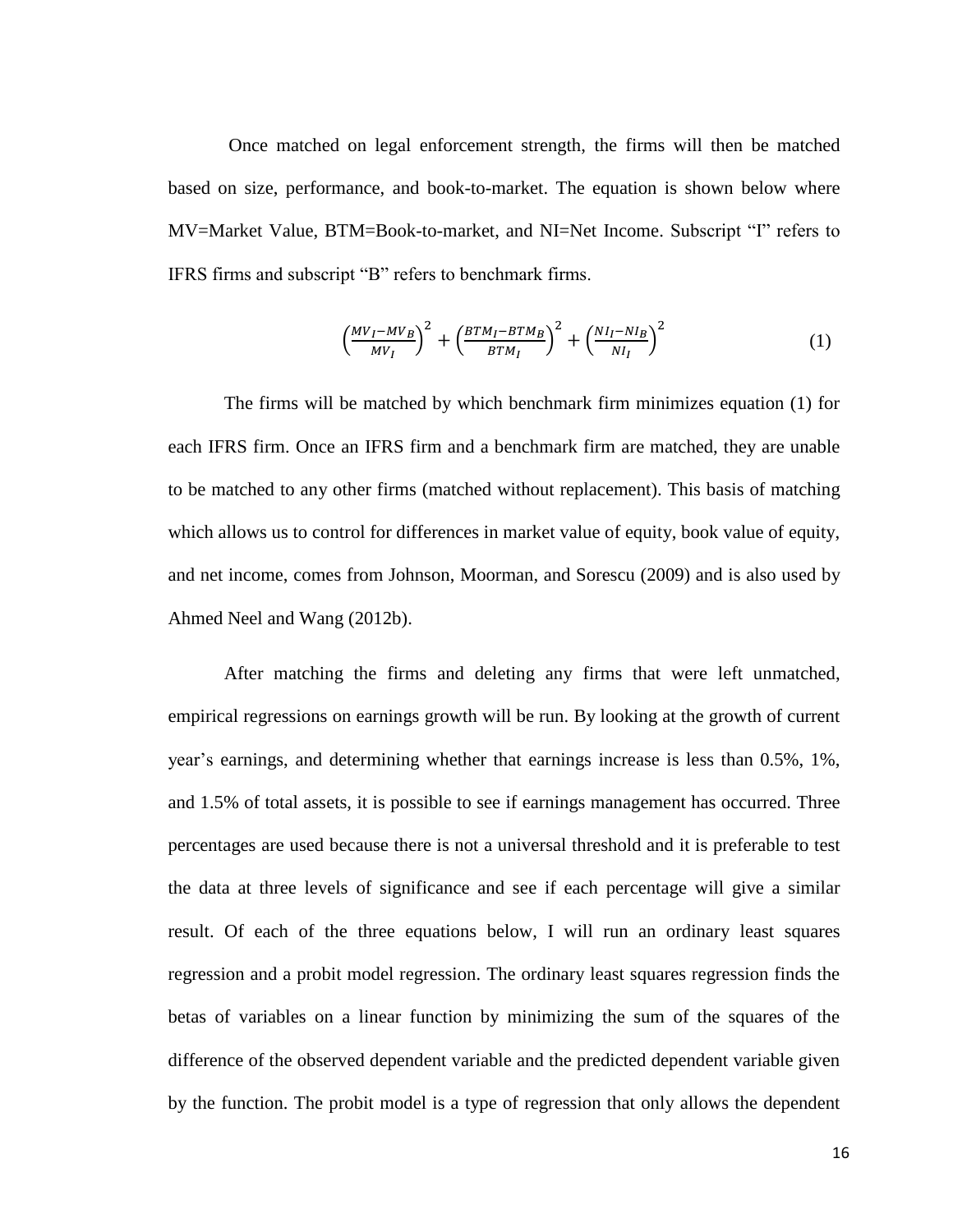variable to take two values. In this case the value of earnings increase can either be less than the specified percentage of total assets or more than the specified percentage of total assets. The variables are defined on the next page in table 3.

$$
Half of Asset = \beta_1 IFRS + \beta_2 Post + \beta_3 PostIFRS + \beta_4 Growth +
$$
  
\n
$$
\beta_5 Eis sue + \beta_6 Lev + \beta_7 Dissue + \beta_8 Turn + \beta_9 Size +
$$
  
\n
$$
\beta_{10} CF + \varepsilon
$$
 (2)

$$
Oneof Asset = \beta_1IFRS + \beta_2Post + \beta_3 PostIFRS + \beta_4 Growth + \beta_5Eissue + \beta_6Lev + \beta_7Dissue + \beta_8Turn + \beta_9Size + \beta_{10}CF + \varepsilon
$$
\n(3)

$$
One and Half of Asset = \beta_1 IFRS + \beta_2 Post + \beta_3 PostIFRS + \beta_4 Growth + \beta_5 Eissue + \beta_6 Lev + \beta_7 Dissue + \beta_8 Turn + \beta_9 Size + \beta_{10} CF + \varepsilon
$$
\n(4)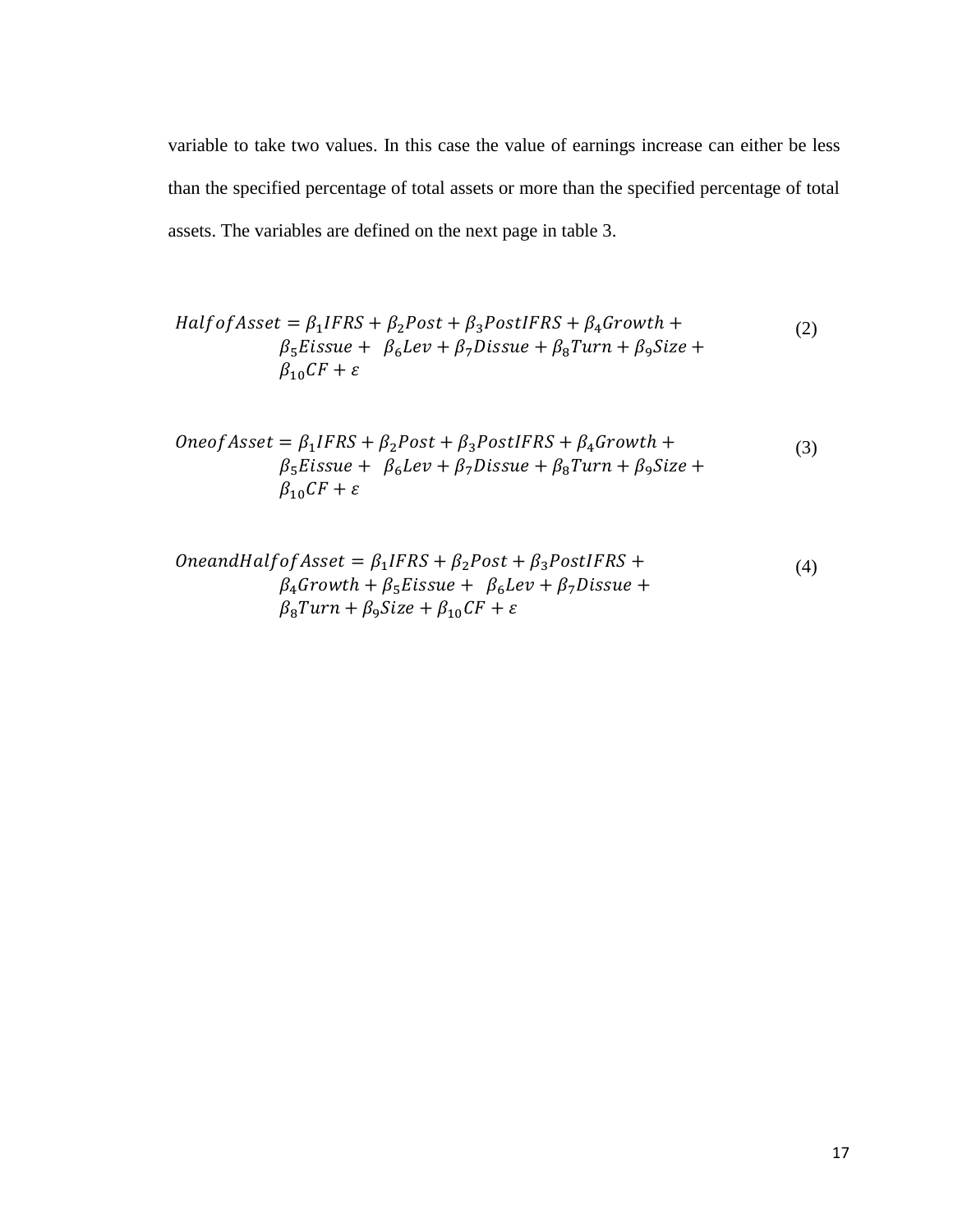### Where:

Table 3: Variables

| <b>Variables</b>                                                                                                                                                                             |                                                                           |  |  |  |  |
|----------------------------------------------------------------------------------------------------------------------------------------------------------------------------------------------|---------------------------------------------------------------------------|--|--|--|--|
| IFRS= $\{$ 1 if a mandatory IFRS adopter 0<br>0 if for a benchmark firm                                                                                                                      | Lev=<br>End of Year Total Liabilities<br>End of Year Average Total Assets |  |  |  |  |
| $Post = \begin{cases} 1 \text{ if in } 2006 - 2007 \\ 0 \text{ if not in } 2006 - 2007 \end{cases}$                                                                                          | <b>Dissue</b> = $\%$ $\Delta$ in Total Liabilities                        |  |  |  |  |
| <b>PostIFRS= Post*IFRS</b>                                                                                                                                                                   | $\textbf{Turn} = \frac{\text{Sales}}{\text{End of Year Total Assets}}$    |  |  |  |  |
| Growth= $\% \Delta$ in Sales                                                                                                                                                                 | Size = Natural Logarithm of Average Total<br>Assets                       |  |  |  |  |
| Eissue= $\% \Delta$ in Common Stock                                                                                                                                                          | CF=Net Cash Flow from Operating Activities<br>Average Total Assets        |  |  |  |  |
| Halfofassets=                                                                                                                                                                                | OneofAsset=                                                               |  |  |  |  |
| (0 if Earnings Growth $<$ 0.5% of Total Assets (0 if Earnings Growth $<$ 1% of Total Assets)<br>(1 if Earnings Growth $>$ 0.5% of Total Assets (1 if Earnings Growth $>$ 1% of Total Assets) |                                                                           |  |  |  |  |
|                                                                                                                                                                                              |                                                                           |  |  |  |  |
| OneandHalfofAsset==<br>0 if Earnings Growth $< 1.5\%$ of Total Assets<br>(1 if Earnings Growth $> 1.5\%$ of Total Assets                                                                     |                                                                           |  |  |  |  |

The data comes from a widely known database dedicated to financial, statistical, and market information on global companies, Compustat Global. After the data is compiled and the firms are matched, I am able to conduct the regression analysis.

After removing firms that did not have all sales, common stock, liabilities, assets, net cash flow from operating activities, book-to-market ratio, market value, net income, accounting standard, and date data for the years 2002-2007, and matching the IFRS firms to similar benchmark firms using equation (1) above, there are 516 firms from 20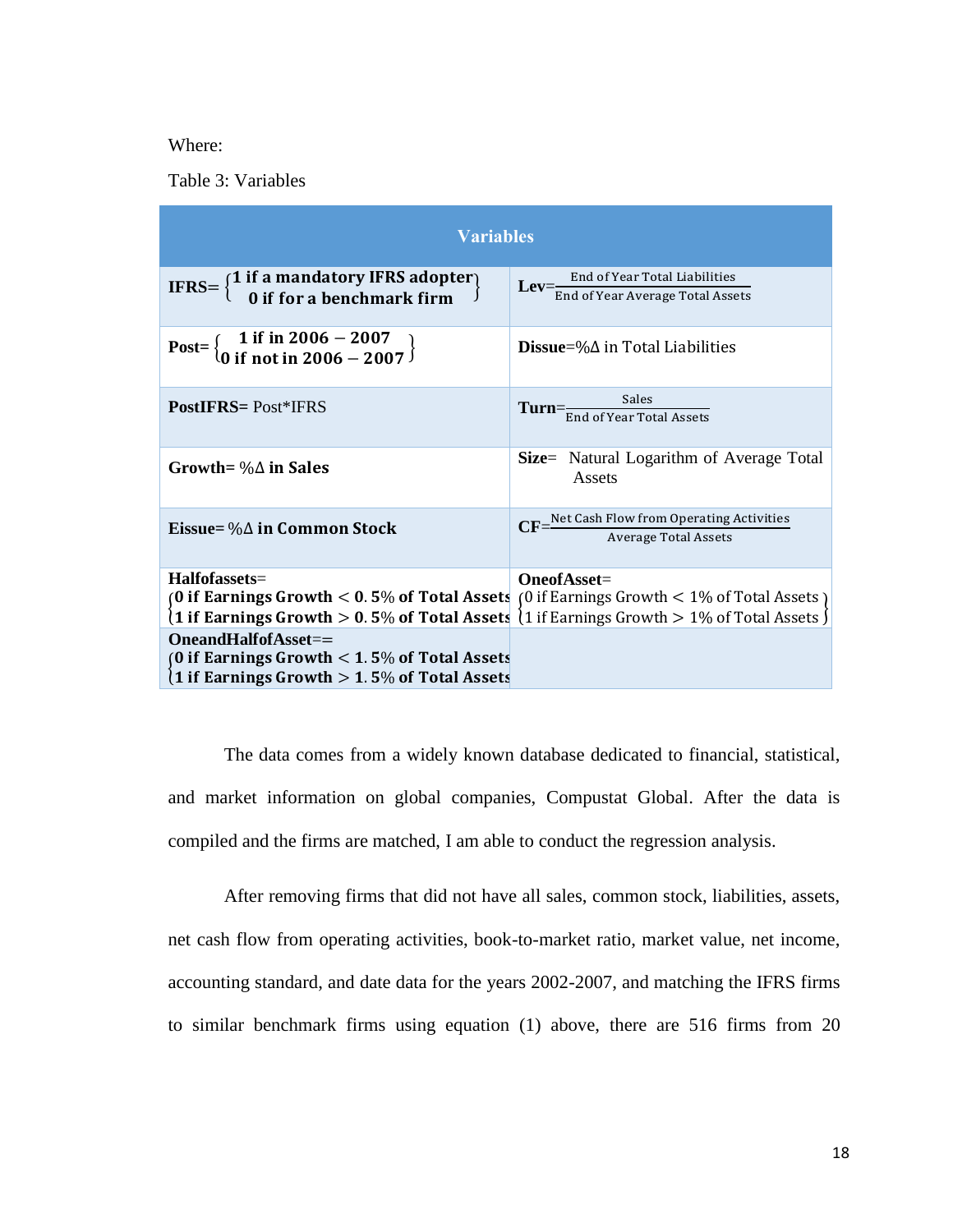countries that are left to run the regression. Most countries adopted IFRS in 2005 and therefore by using years 2002-2007 I can examine the pre and post adoption periods.

To deal with outliers, on each tail, 5% of the observations were modified. Summary statistics for the variables can be found in Table 4 below and the univariate correlation between the variables can be found in Table 5.

|                  | <b>Mean</b> | <b>Standard</b><br><b>Deviation</b> | 25 <sup>th</sup><br><b>Percentile</b> | 50 <sup>th</sup><br><b>Percentile</b> | 75 <sup>th</sup><br><b>Percentile</b> |
|------------------|-------------|-------------------------------------|---------------------------------------|---------------------------------------|---------------------------------------|
| <b>IFRS</b>      | 0.50        | 0.50                                | $\overline{0}$                        | 1                                     | 1                                     |
| Post             | 0.33        | 0.47                                | $\overline{0}$                        | $\Omega$                              |                                       |
| <b>Post IFRS</b> | 0.17        | 0.42                                | $\overline{0}$                        | $\Omega$                              |                                       |
| Growth           | 0.07        | 0.17                                | $-0.02$                               | 0.05                                  | 0.14                                  |
| <b>Eissue</b>    | 0.03        | 0.09                                | $\theta$                              | $\theta$                              | 0.01                                  |
| Lev              | 0.56        | 0.19                                | 0.43                                  | 0.56                                  | 0.69                                  |
| <b>Dissue</b>    | 0.07        | 0.24                                | $-0.08$                               | 0.02                                  | 0.15                                  |
| <b>Turn</b>      | 0.96        | 0.55                                | 0.55                                  | 0.86                                  | 1.26                                  |
| <b>Size</b>      | 8.05        | 2.30                                | 6.48                                  | 8.04                                  | 9.64                                  |
| CF               | 0.09        | 0.07                                | 0.05                                  | 0.09                                  | 0.13                                  |

Table 4: Summary Statistics for Independent and Dependent Variables

## Table 5: Univariate Correlation Between Variables

|                 | <b>IFRS</b> | <b>Post</b> | Post-<br><b>IFRS</b> |         |         |         | <b>Growth Eissue Lev Dissue Turn</b> |         | <b>Size</b> | <b>CF</b> |
|-----------------|-------------|-------------|----------------------|---------|---------|---------|--------------------------------------|---------|-------------|-----------|
| <b>IFRS</b>     | 1.00        |             |                      |         |         |         |                                      |         |             |           |
| Post            | 0.06        | 1.00        |                      |         |         |         |                                      |         |             |           |
| <b>PostIFRS</b> | 0.32        | 0.83        | 1.00                 |         |         |         |                                      |         |             |           |
| Growth          | $-0.14$     | 0.10        | 0.05                 | 1.00    |         |         |                                      |         |             |           |
| <b>Eissue</b>   | $-0.09$     | 0.02        | $-0.01$              | 0.18    | 1.00    |         |                                      |         |             |           |
| Lev             | 0.21        | $-0.02$     | 0.07                 | $-0.11$ | $-0.03$ | 1.00    |                                      |         |             |           |
| <b>Dissue</b>   | $-0.01$     | 0.06        | 0.05                 | 0.40    | 0.20    | $-0.05$ | 1.00                                 |         |             |           |
| <b>Turn</b>     | 0.18        | $-0.02$     | 0.03                 | $-0.06$ | $-0.10$ | 0.27    | $-0.09$                              | 1.00    |             |           |
| <b>Size</b>     | $-0.14$     | 0.03        | $-0.02$              | $-0.05$ | $-0.07$ | 0.13    | $-0.02$                              | $-0.17$ | 1.00        |           |
| CF              | 0.16        | $-0.02$     | 0.01                 | $-0.08$ | $-0.16$ | $-0.08$ | $-0.03$                              | 0.14    | 0.17        | 1.00      |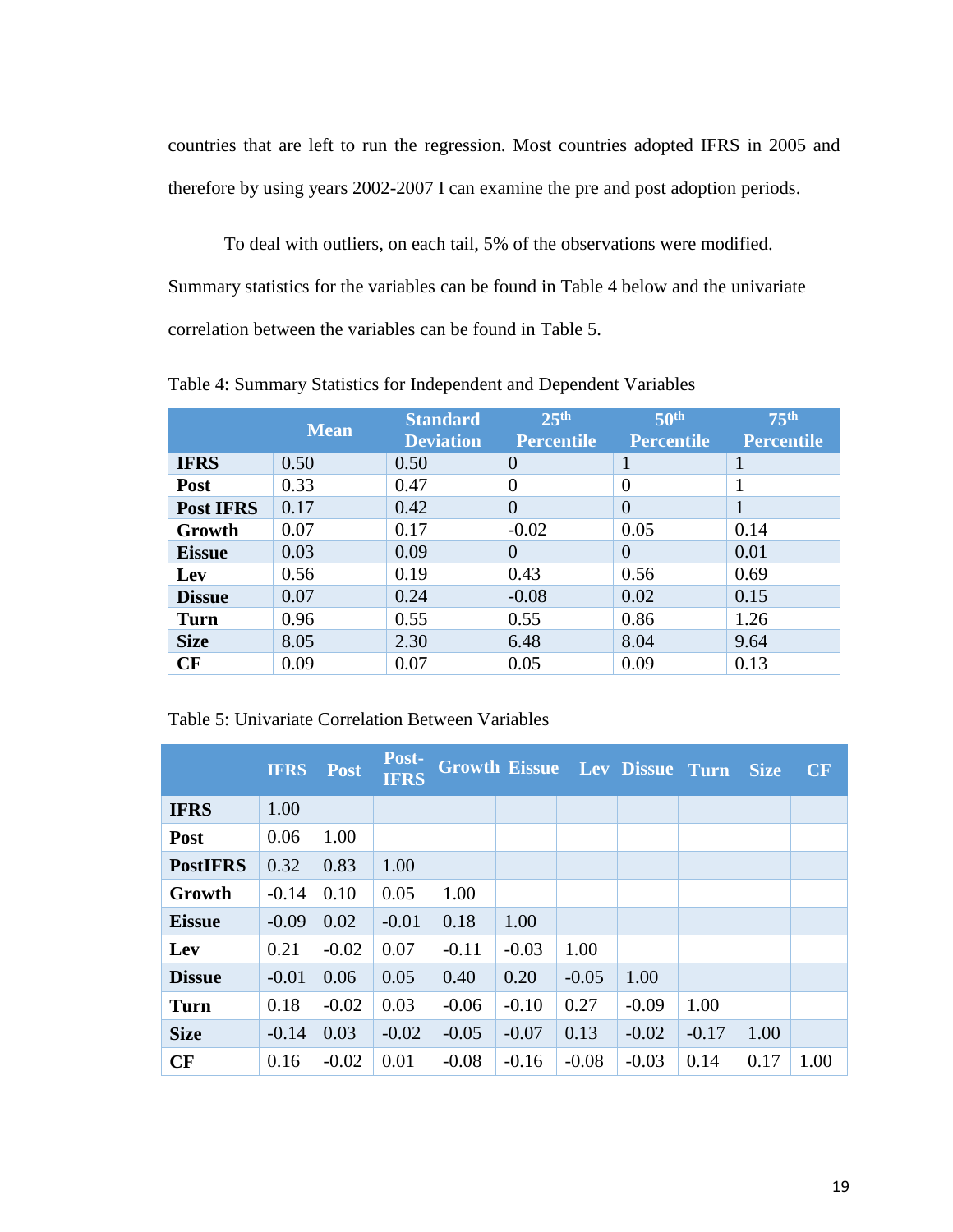The correlation table shows that there are no variables that are highly correlated except for the variables that are expected to be highly correlated such as IFRS and PostIFRS with a correlation of 0.32, and Post and PostIFRS with a correlation of 0.83. These are expected to be highly correlated because PostIFRS is simply the product of Post and IFRS.

I hypothesize that the variable PostIFRS will have a positive coefficient with a significant p-value because previous studies have found that the adoption of IFRS increases financial reporting quality. I predict that transparency for investors will increase.

## <span id="page-20-0"></span>IV. Results

Below are the results for the OLS and probit model regressions on equations (2), (3), and (4) that were defined previously. In the following regression results, examining the PostIFRS variable will show the effect of IFRS on firms post adoption. The clusterrobust standard error is used to account for the within-cluster correlation or heteroscedasticity. The p-value shows the probability that one sees a result as extreme as the one obtained by chance. We will use the p-value to look for significant variables at the 10%, 5%, and 1% levels.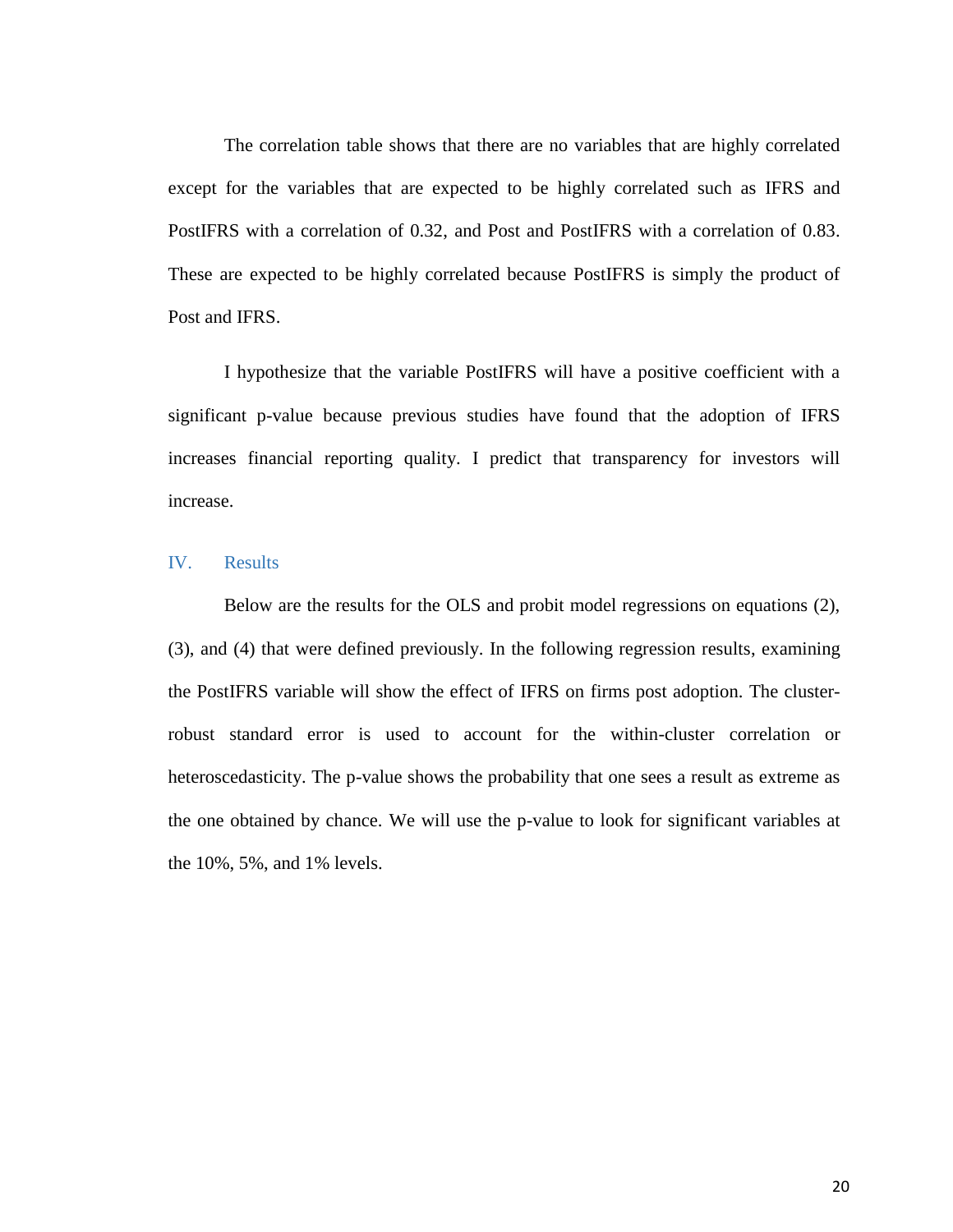| <b>Variable</b>                  | <b>Coefficient</b> | <b>Cluster-Robust</b><br><b>Standard Error</b> | <b>P-Value</b> |  |  |  |  |
|----------------------------------|--------------------|------------------------------------------------|----------------|--|--|--|--|
| <b>Probit with 1.5% Criteria</b> |                    |                                                |                |  |  |  |  |
| <b>IFRS</b>                      | 0.08               | 0.08                                           | 0.32           |  |  |  |  |
| Post*                            | 0.19               | 0.12                                           | 0.10           |  |  |  |  |
| PostIFRS*                        | $-0.20$            | 0.13                                           | 0.10           |  |  |  |  |
| Growth                           | $-1.31$            | 0.20                                           | 0.14           |  |  |  |  |
| <b>Eissue</b>                    | $-0.09$            | 0.31                                           | 0.76           |  |  |  |  |
| Lev                              | 0.10               | 0.15                                           | 0.51           |  |  |  |  |
| Dissue**                         | 0.59               | 0.14                                           | 0.02           |  |  |  |  |
| <b>Turn</b>                      | 0.05               | 0.05                                           | 0.30           |  |  |  |  |
| <b>Size</b>                      | 0.05               | 0.01                                           | 0.11           |  |  |  |  |
| $CF^*$                           | $-1.73$            | 0.43                                           | 0.06           |  |  |  |  |
| <b>Constant</b>                  | $-0.14$            | 0.14                                           | 0.30           |  |  |  |  |
|                                  |                    | OLS with 1.5% Criteria                         |                |  |  |  |  |
| <b>IFRS</b>                      | 0.03               | 0.03                                           | 0.32           |  |  |  |  |
| Post*                            | 0.07               | 0.04                                           | 0.09           |  |  |  |  |
| PostIFRS*                        | $-0.08$            | 0.05                                           | 0.10           |  |  |  |  |
| Growth**                         | $-0.49$            | 0.07                                           | 0.02           |  |  |  |  |
| <b>Eissue</b>                    | $-0.04$            | 0.12                                           | 0.71           |  |  |  |  |
| Lev                              | 0.04               | 0.06                                           | 0.46           |  |  |  |  |
| Dissue***                        | 0.22               | 0.05                                           | 0.01           |  |  |  |  |
| <b>Turn</b>                      | 0.02               | 0.02                                           | 0.28           |  |  |  |  |
| <b>Size</b>                      | 0.02               | 0.01                                           | 0.58           |  |  |  |  |
| $CF**$                           | $-0.65$            | 0.16                                           | 0.04           |  |  |  |  |
| Constant***                      | 0.45               | 0.05                                           | 0.01           |  |  |  |  |
|                                  |                    | <b>Probit with 1% Criteria</b>                 |                |  |  |  |  |
| <b>IFRS</b>                      | 0.07               | 0.08                                           | 0.42           |  |  |  |  |
| Post**                           | 0.22               | 0.11                                           | 0.05           |  |  |  |  |
| PostIFRS**                       | $-0.25$            | 0.13                                           | 0.05           |  |  |  |  |
| Growth                           | $-1.40$            | 0.20                                           | 0.19           |  |  |  |  |
| <b>Eissue</b>                    | $-0.25$            | 0.31                                           | 0.42           |  |  |  |  |
| Lev                              | 0.16               | 0.14                                           | 0.26           |  |  |  |  |
| <b>Dissue</b>                    | 0.53               | 0.13                                           | 0.12           |  |  |  |  |
| Turn*                            | $-0.01$            | 0.05                                           | 0.10           |  |  |  |  |
| Size**                           | 0.02               | 0.01                                           | 0.07           |  |  |  |  |
| $CF**$                           | $-1.96$            | 0.40                                           | 0.03           |  |  |  |  |
| <b>Constant</b>                  | $-0.07$            | 0.15                                           | 0.63           |  |  |  |  |

Table 6: Probit and OLS Regression Results with Earnings Increase Criteria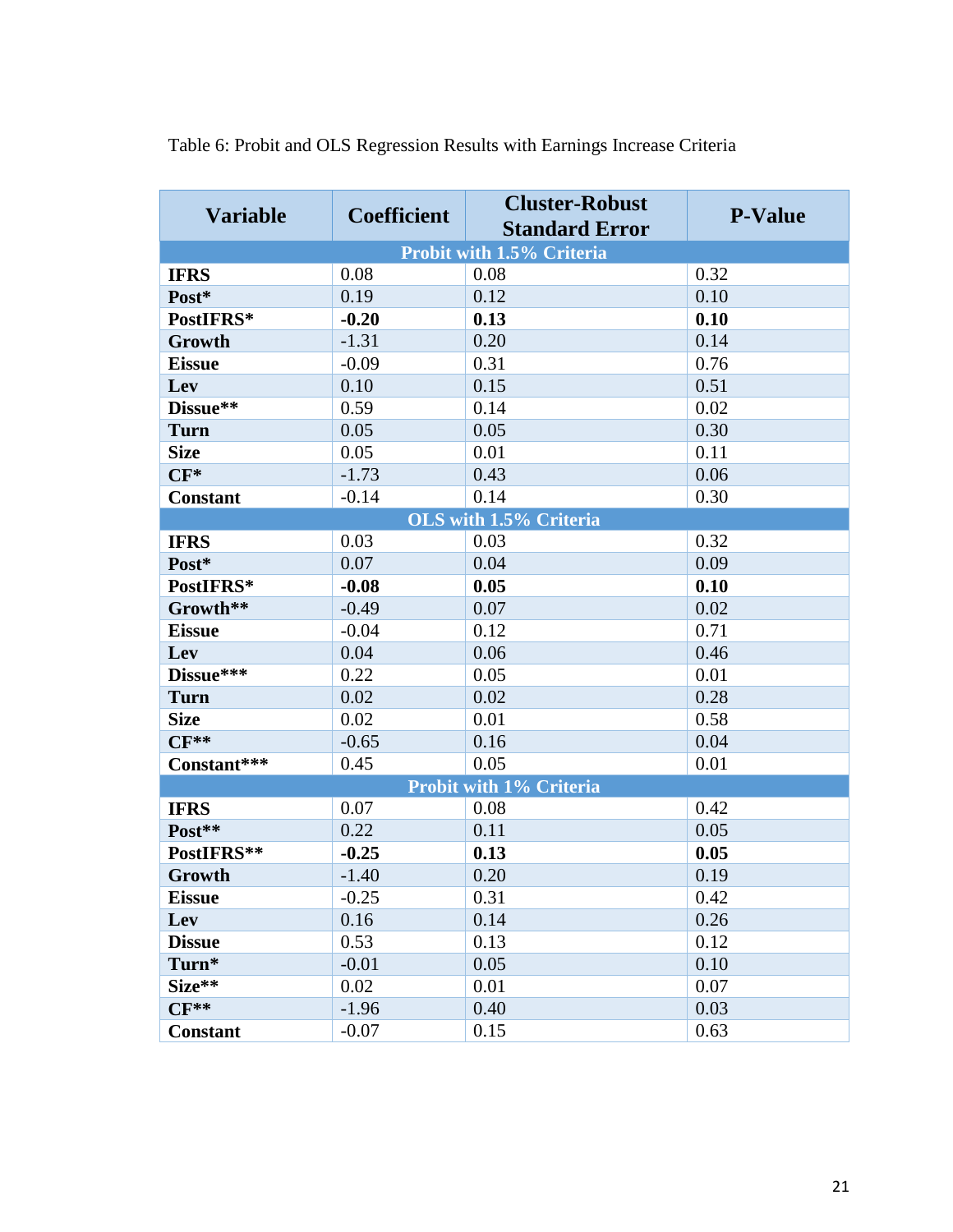# Table 6: Continued

| <b>Variable</b> | <b>Coefficient</b> | <b>Cluster-Robust</b><br><b>Standard Error</b> | <b>P-Value</b> |
|-----------------|--------------------|------------------------------------------------|----------------|
|                 |                    | <b>OLS</b> with 1% Criteria                    |                |
| <b>IFRS</b>     | 0.03               | 0.03                                           | 0.40           |
| Post**          | 0.09               | 0.04                                           | 0.04           |
| PostIFRS**      | $-0.09$            | 0.05                                           | 0.05           |
| <b>Growth</b>   | $-0.54$            | 0.07                                           | 0.14           |
| <b>Eissue</b>   | $-0.10$            | 0.12                                           | 0.40           |
| Lev             | 0.07               | 0.05                                           | 0.23           |
| Dissue***       | 0.20               | 0.05                                           | 0.01           |
| <b>Turn</b>     | 0.01               | 0.02                                           | 0.91           |
| Size**          | 0.01               | 0.01                                           | 0.04           |
| $CF**$          | $-0.75$            | 0.16                                           | 0.03           |
| Constant***     | 0.47               | 0.06                                           | 0.01           |
|                 |                    | Probit with 0.5% Criteria                      |                |
| <b>IFRS</b>     | 0.07               | .08                                            | 0.41           |
| Post**          | 0.22               | 0.11                                           | 0.05           |
| PostIFRS**      | $-0.25$            | 0.13                                           | 0.05           |
| Growth          | $-1.40$            | 0.20                                           | 0.11           |
| <b>Eissue</b>   | $-0.26$            | 0.31                                           | 0.42           |
| Lev             | 0.16               | 0.14                                           | 0.26           |
| <b>Dissue</b>   | 0.53               | 0.13                                           | 0.31           |
| <b>Turn</b>     | 0.01               | 0.04                                           | 0.92           |
| Size**          | 0.02               | 0.01                                           | 0.04           |
| $CF**$          | $-1.96$            | 0.41                                           | 0.05           |
| <b>Constant</b> | $-0.07$            | 0.15                                           | 0.63           |
|                 |                    | OLS with 0.5% Criteria                         |                |
| <b>IFRS</b>     | 0.02               | 0.03                                           | 0.46           |
| Post            | 0.07               | 0.04                                           | 0.11           |
| PostIFRS**      | $-0.10$            | 0.05                                           | 0.05           |
| Growth          | $-0.51$            | 0.07                                           | 0.01           |
| <b>Eissue</b>   | $-0.01$            | 0.11                                           | 0.94           |
| $Lev**$         | 0.10               | 0.05                                           | 0.04           |
| <b>Dissue</b>   | 0.18               | 0.05                                           | 0.42           |
| <b>Turn</b>     | $-0.01$            | 0.02                                           | 0.77           |
| <b>Size</b>     | $-0.01$            | 0.01                                           | 0.93           |
| $CF**$          | $-0.84$            | 0.16                                           | 0.03           |
| Constant***     | 0.46               | 0.05                                           | 0.01           |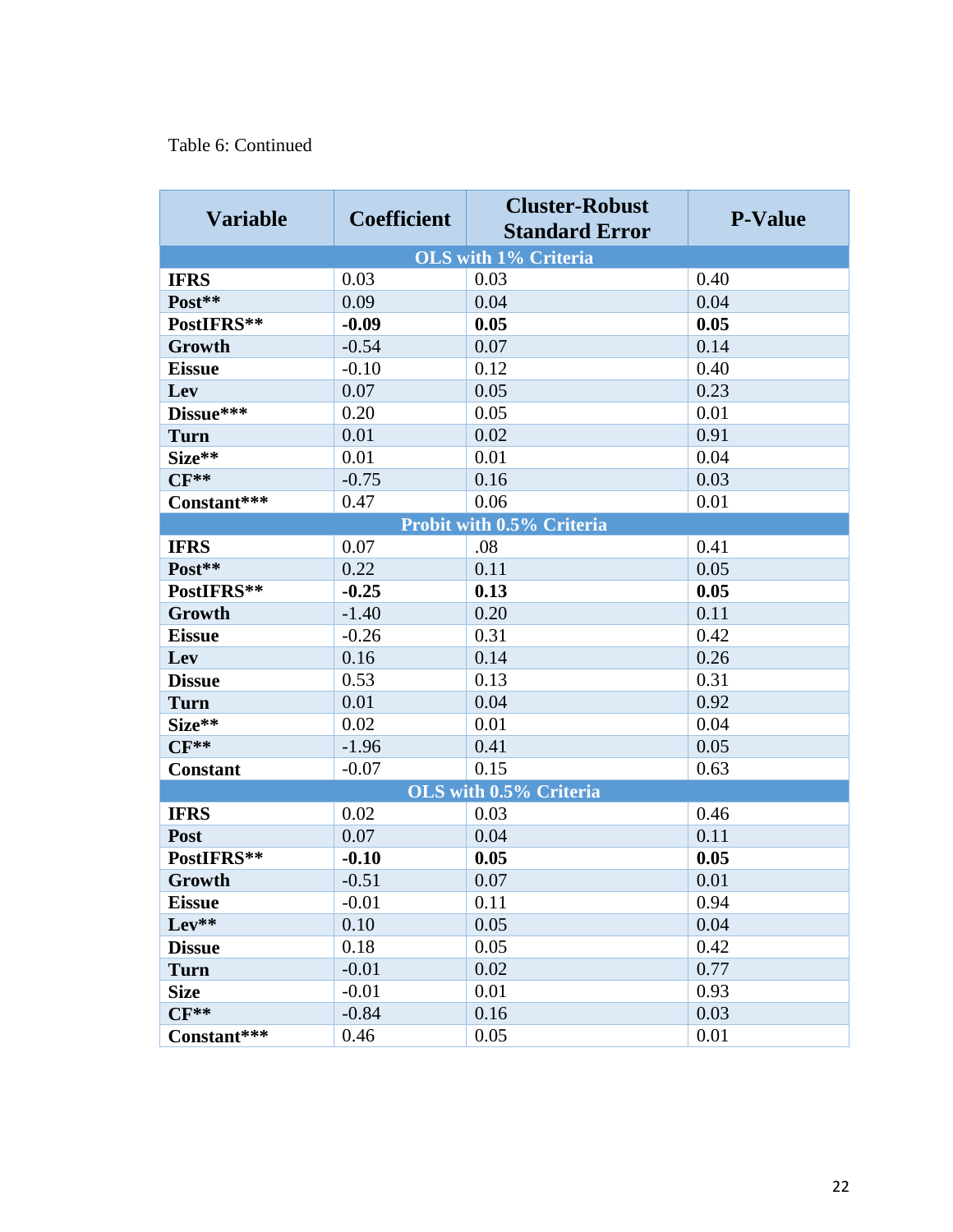In all six regressions, the adoption of IFRS decreases the amount of positive earnings growth. The probit and OLS regression for the requirement of earnings growth being less than 1.5% of assets both resulted in negative coefficients for PostIFRS, meaning that the increase in earnings growth was small, and therefore likely due to earnings management. The p-values for the 1.5% criteria were both 0.1, meaning the result is significant at the 10% level. The probit and OLS regression for the requirement of earnings growth being less than 1% of assets also both resulted in negative coefficients for PostIFRS. For these regressions, PostIFRS is significant at the 5% level. Finally, the probit and OLS regression for the requirement of earnings growth being less than 0.5% of assets resulted in negative coefficients for PostIFRS at a level of 5% significance. These results are evidence of a significant increase in earnings management for firms that mandatorily adopted IFRS. It is concluded that after the mandatory adoption of IFRS financial reporting quality and transparency for investors declines. The results did not support my hypothesis.

The more often that current year incomes are barely beating last year's earnings, the more likely that companies are managing their earnings. The smaller the earnings growth and the more earnings management that is occurring, then the less transparent the financial statements are and the worse off investors are. Although this result opposes Ahmed, Neel, and Wang's (Ahmed et al. 2012b) finding that earnings management is not affected by IFRS, it confirms their overall conclusion that IFRS decreases financial reporting quality. Beyond Ahmed, Neel, and Wang's study, this conclusion finds opposing results with most other studies that look at IFRS effect on financial reporting quality.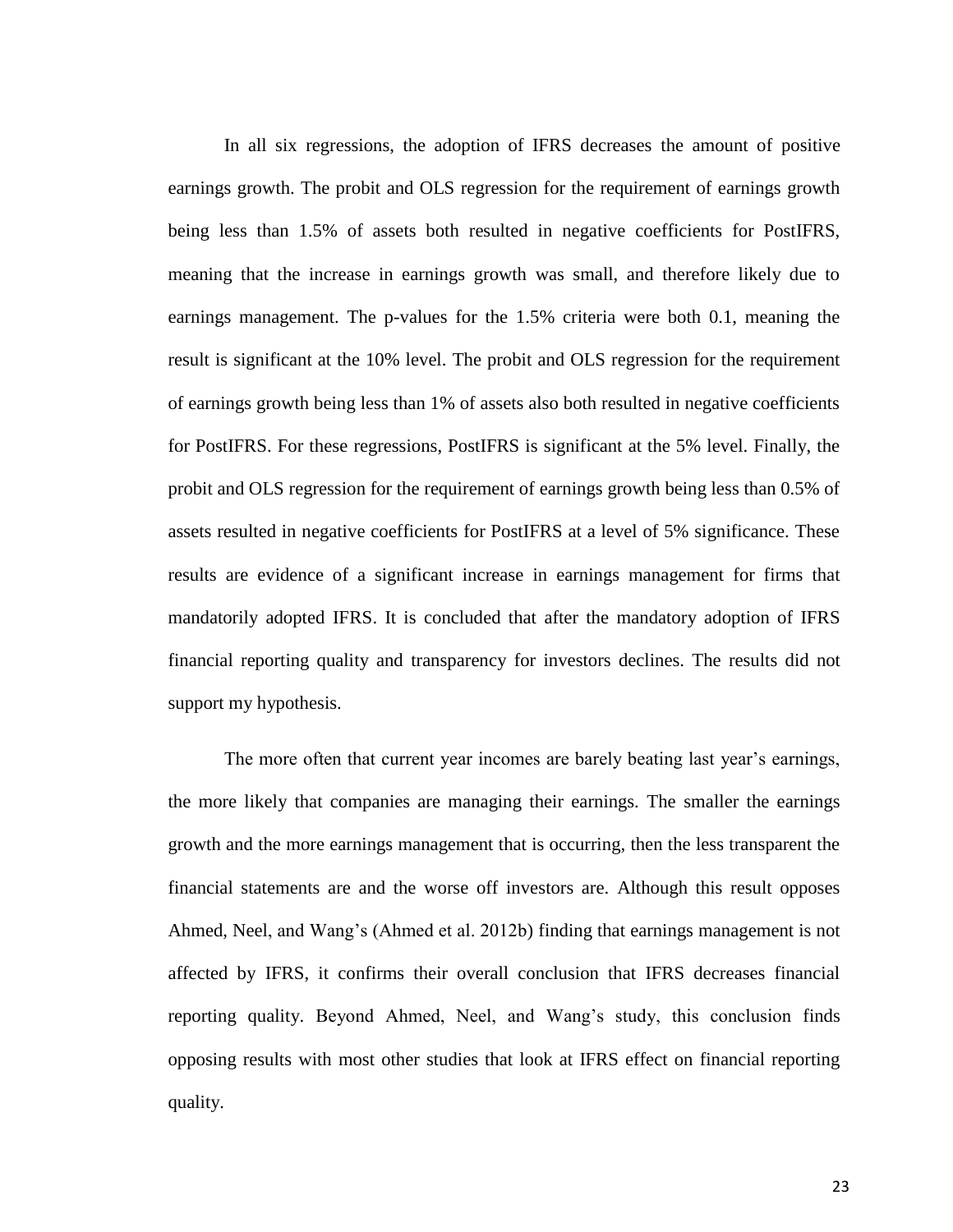For investors, these results are very important because if there is a lack of transparency, there is a lack of certainty. Without transparent financials, investors cannot be sure about the risk involved when investing in the company. For example, if, through earnings management, a company is hiding their true debt, then investors may not be aware of the company's true level of bankruptcy risk. This may therefore mislead an investor to invest in the company when they might not have if there was 100% transparency surrounding the firm's financial position.

## <span id="page-24-0"></span>V. Conclusion

IFRS is not accomplishing its mission to develop standards that "bring transparency, accountability, and efficiency to financial markets around the world." This study examines the effect that the mandatory adoption of IFRS has on accounting quality using earnings growth as a percentage of total assets as a proxy. It looks at a sample of 258 firms from 20 countries that mandatorily adopted IFRS in 2005 and compares those firms to 258 benchmark firms that did not adopt IFRS. The empirical regressions find a significant decline in financial reporting quality for firms that adopted IFRS in 2005. IFRS decreases transparency for investors and therefore negatively affects the investing public. This lack of transparency could alter investment decisions and mislead investors.

This study adds to Ahmed's study (2012b) by researching the third commonly accepted threshold for earnings management, sustaining previous year's income, which Ahmed did not research. I conclude that sustaining previous year's income, unlike positive earnings and analyst consensus earnings forecast, confirms Ahmed's conclusion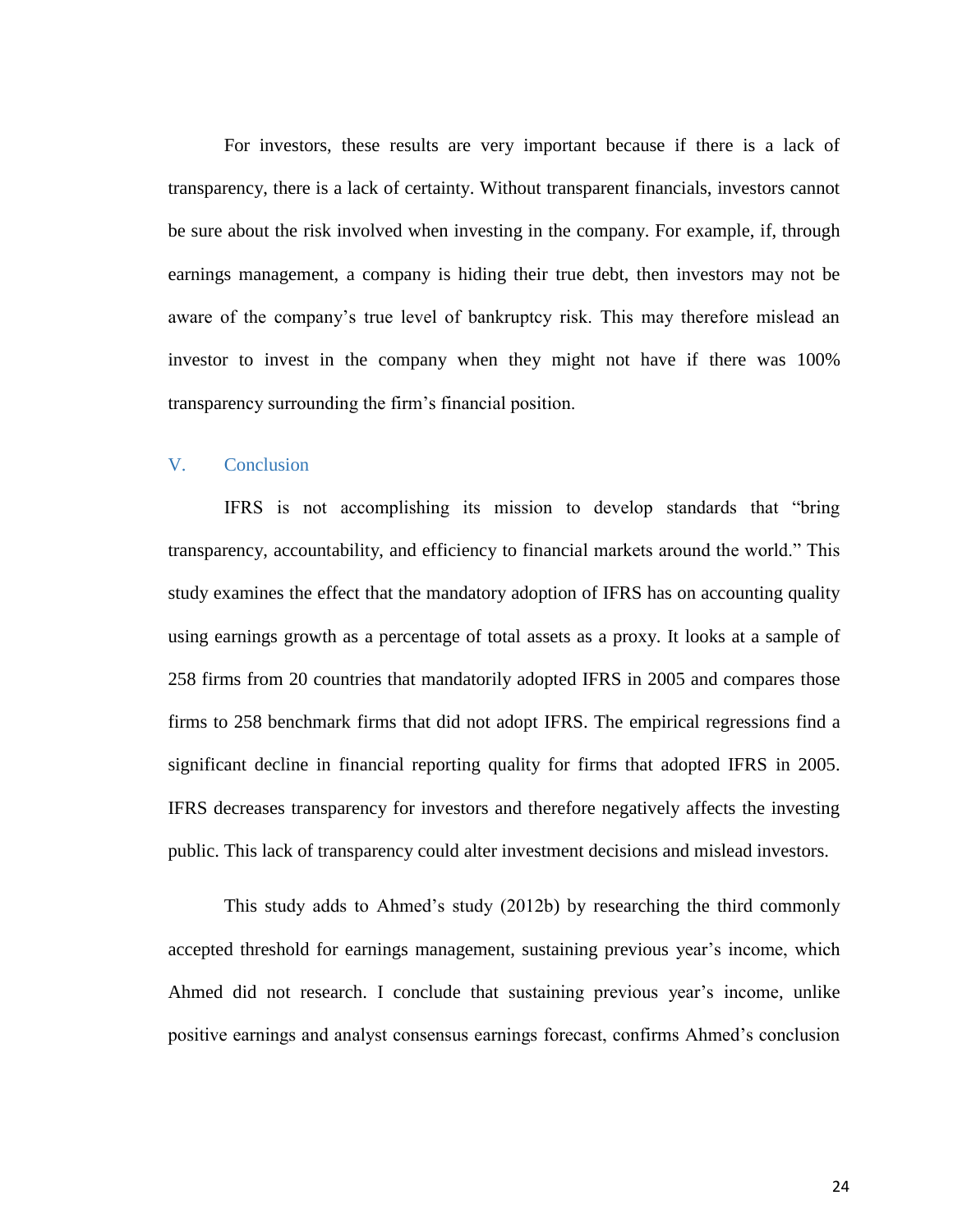that there is a decline in financial reporting quality when countries mandatorily adopted IFRS.

One limitation to this study is that it is assumed that the change in earnings growth is due to managements' judgments rather than a natural result of a change in properties of the accounting standard. Another limitation is that the data only looks at a 2 year post adoption period. In further research, researchers can extend this study to look at the long-term effect of IFRS on earnings management and its implications on investors.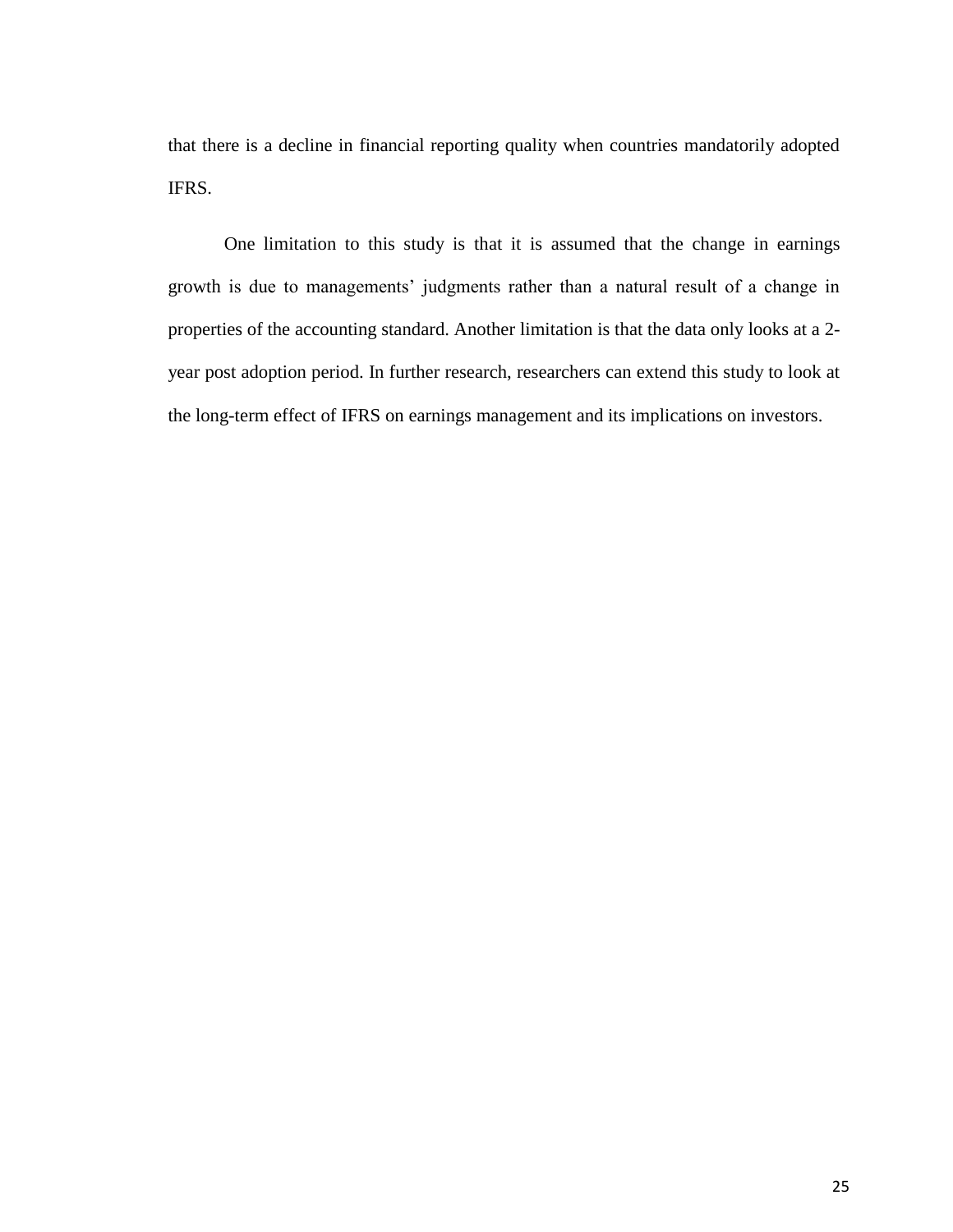# <span id="page-26-0"></span>**References**

- Ahmed, Anwer S., et al. "Does Mandatory Adoption of IFRS Improve Accounting Quality? Preliminary Evidence." *SSRN Electronic Journal*, 2012.
- Ahmed, Kamran, et al. "A Meta-Analysis of IFRS Adoption Effects." *The International Journal of Accounting*, vol. 48, no. 2, 2013, pp. 173–217.
- Ali, Ashiq, and Lee-Seok Hwang. "Country-Specific Factors Related to Financial Reporting and the Value Relevance of Accounting Data." *SSRN Electronic Journal*, 1999.
- Barth, Mary E., et al. "International Accounting Standards and Accounting Quality." *SSRN Electronic Journal*, 2005.
- Bogopolsky, Alex. "Does IFRS Have a Future in the US?" *IFAC*, 11 Sept. 2015, www.ifac.org/global-knowledge-gateway/business-reporting/discussion/does-ifrshave-future-us.
- Brown, Lawrence D., and Marcus L. Caylor. "A Temporal Analysis of Quarterly Earnings Thresholds: Propensities and Valuation Consequences." *The Accounting Review*, vol. 80, no. 2, 2005, pp. 423–440.
- Burgstahler, David C., et al. "The Importance of Reporting Incentives: Earnings Management in European Private and Public Firms." *SSRN Electronic Journal*, 2004.
- Chen, H, et al. "The Role of International Financial Reporting Standards in Accounting Quality: Evidence from the European Union." *Journal of International Financial Management and Accounting,* 2010.